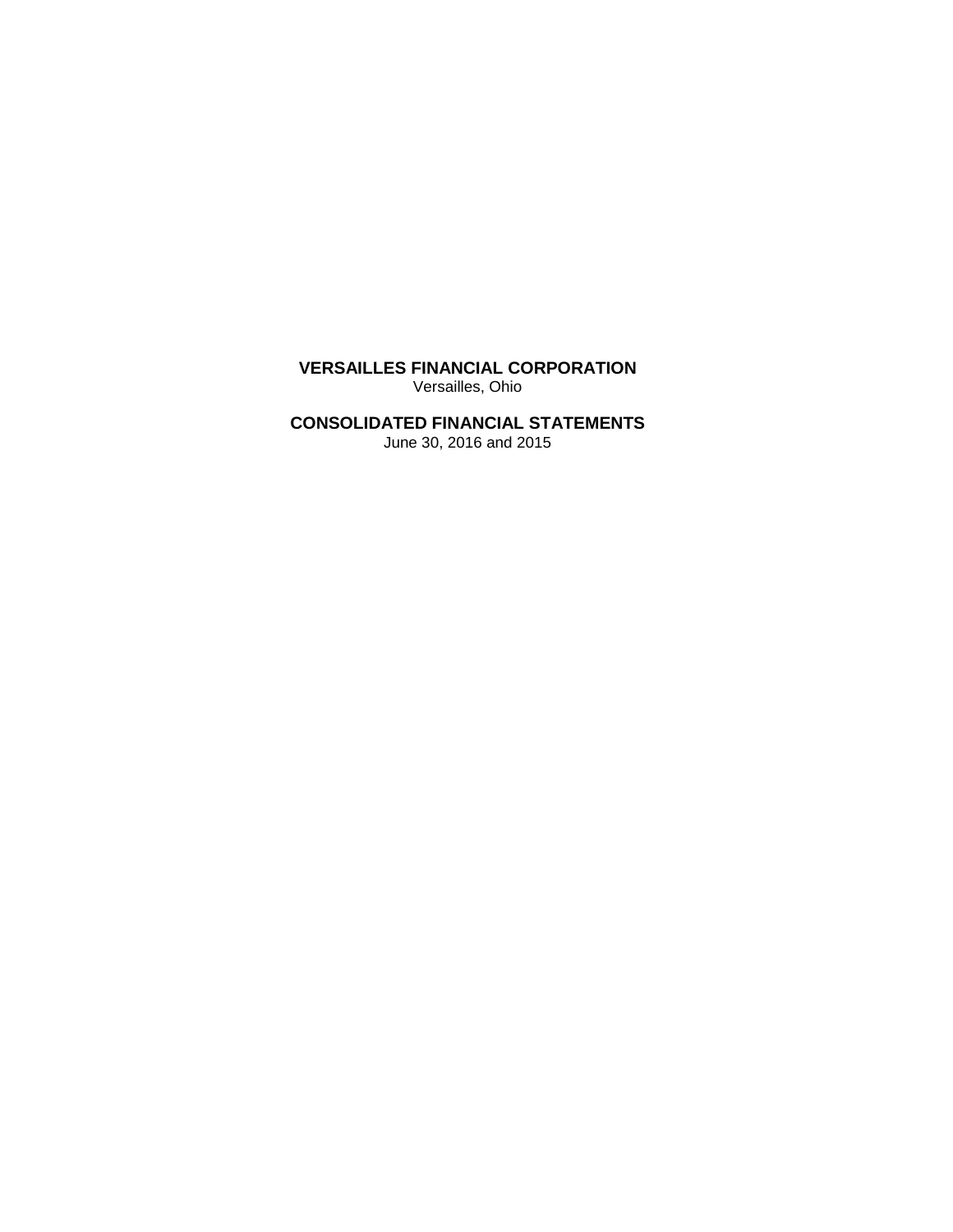# VERSAILLES FINANCIAL CORPORATION Versailles, Ohio

CONSOLIDATED FINANCIAL STATEMENTS June 30, 2016 and 2015

# **CONTENTS**

| CONSOLIDATED FINANCIAL STATEMENTS |  |
|-----------------------------------|--|
|                                   |  |
|                                   |  |
|                                   |  |
|                                   |  |
|                                   |  |
|                                   |  |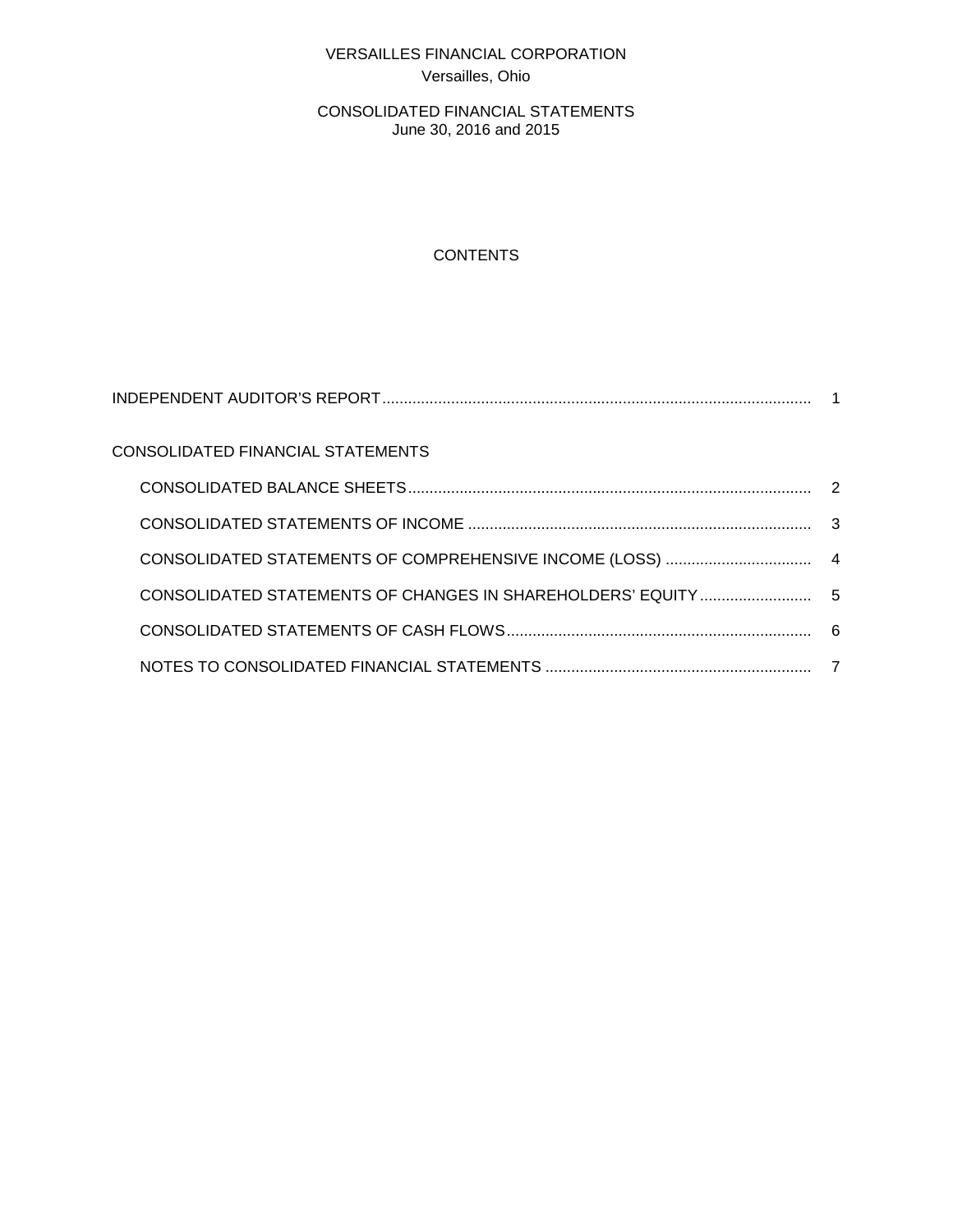

#### **INDEPENDENT AUDITOR'S REPORT**

Board of Directors Versailles Financial Corporation Versailles, Ohio

#### **Report on the Financial Statements**

We have audited the accompanying consolidated financial statements of Versailles Financial Corporation, which comprise the consolidated balance sheets as of June 30, 2016 and 2015, and the related consolidated statements of income, comprehensive income (loss), changes in shareholders' equity, and cash flows for the years then ended, and the related notes to the financial statements.

#### *Management's Responsibility for the Financial Statements*

Management is responsible for the preparation and fair presentation of these consolidated financial statements in accordance with accounting principles generally accepted in the United States of America; this includes the design, implementation, and maintenance of internal control relevant to the preparation and fair presentation of consolidated financial statements that are free from material misstatement, whether due to fraud or error.

#### *Auditor's Responsibility*

Our responsibility is to express an opinion on these consolidated financial statements based on our audits. We conducted our audits in accordance with auditing standards generally accepted in the United States of America. Those standards require that we plan and perform the audit to obtain reasonable assurance about whether the consolidated financial statements are free from material misstatement.

An audit involves performing procedures to obtain audit evidence about the amounts and disclosures in the consolidated financial statements. The procedures selected depend on the auditor's judgment, including the assessment of the risks of material misstatement of the consolidated financial statements, whether due to fraud or error. In making those risk assessments, the auditor considers internal control relevant to the entity's preparation and fair presentation of the consolidated financial statements in order to design audit procedures that are appropriate in the circumstances, but not for the purpose of expressing an opinion on the effectiveness of the entity's internal control. Accordingly, we express no such opinion. An audit also includes evaluating the appropriateness of accounting policies used and the reasonableness of significant accounting estimates made by management, as well as evaluating the overall presentation of the consolidated financial statements.

We believe that the audit evidence we have obtained is sufficient and appropriate to provide a basis for our audit opinion.

#### *Opinion*

In our opinion, the consolidated financial statements referred to above present fairly, in all material respects, the financial position of Versailles Financial Corporation as of June 30, 2016 and 2015, and the results of its operations and its cash flows for the years then ended in accordance with accounting principles generally accepted in the United States of America.

Come Howalk SGP

Crowe Horwath LLP

Cleveland, Ohio September 23, 2016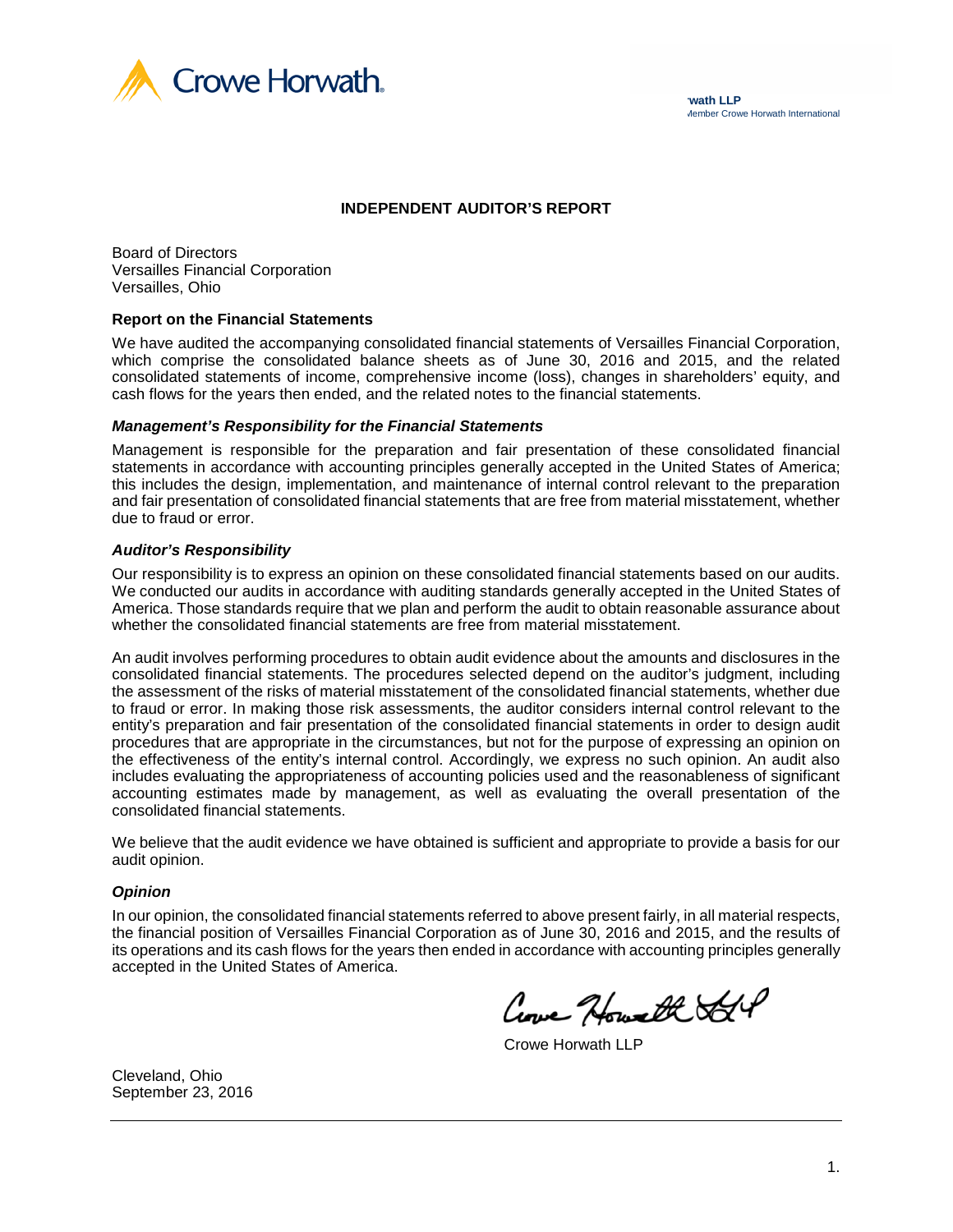#### VERSAILLES FINANCIAL CORPORATION CONSOLIDATED BALANCE SHEETS June 30, 2016 and 2015

|                                                                                                          | 2016                     | 2015                     |
|----------------------------------------------------------------------------------------------------------|--------------------------|--------------------------|
| <b>ASSETS</b>                                                                                            |                          |                          |
| Cash and due from financial institutions                                                                 | \$<br>3,950,475          | 2,838,350<br>\$          |
| Overnight deposits                                                                                       | 5,000,000                | 4,200,000                |
| Total cash and cash equivalents                                                                          | 8,950,475                | 7,038,350                |
| Interest-bearing time deposits in other financial                                                        |                          |                          |
| institutions                                                                                             | 982,000                  | 1,472,000                |
| Securities held to maturity (fair value of \$226,679 at<br>June 30, 2016 and \$301,997 at June 30, 2015) | 216,053                  |                          |
| Loans, net of allowance of \$255,432 at June 30,                                                         |                          | 284,509                  |
| 2016 and 2015                                                                                            | 41,528,086               | 42,028,401               |
| Federal Home Loan Bank stock                                                                             | 397,500                  | 397,500                  |
| Premises and equipment, net                                                                              | 1,361,890                | 1,422,977                |
| Accrued interest receivable                                                                              | 116,232                  | 136,920                  |
| Other assets                                                                                             | 737,745                  | 772,943                  |
|                                                                                                          |                          |                          |
| <b>Total assets</b>                                                                                      | \$54,289,981             | \$53,553,600             |
| <b>LIABILITIES</b>                                                                                       |                          |                          |
| Savings and checking accounts                                                                            | \$21,579,811             | \$19,463,663             |
| Certificates of deposit                                                                                  | 13,772,254               | 14,701,281               |
| <b>Total deposits</b>                                                                                    | 35,352,065               | 34,164,944               |
| Federal Home Loan Bank advances                                                                          | 6,000,000                | 6,000,000                |
| <b>Other liabilities</b>                                                                                 | 1,317,493                | 1,898,140                |
| <b>Total liabilities</b>                                                                                 | 42,669,558               | 42,063,084               |
| <b>SHAREHOLDERS' EQUITY</b>                                                                              |                          |                          |
| Preferred stock, \$.01 par value, 1,000,000 shares                                                       |                          |                          |
| authorized, none issued and outstanding                                                                  |                          |                          |
| Common stock, \$.01 par value, 10,000,000 shares                                                         |                          |                          |
| authorized; 421,667 and 441,104 shares issued                                                            | 4,146                    | 4,308                    |
| Additional paid-in capital                                                                               | 3,646,365                | 3,977,489                |
| Retained earnings                                                                                        | 8,914,181                | 8,779,618                |
| Treasury stock, 35,460 shares, at cost                                                                   | (354, 600)               | (354, 600)               |
| Unearned employee stock ownership plan shares                                                            | (230, 850)               | (247, 950)               |
| Accumulated other comprehensive loss<br>Total shareholders' equity                                       | (358, 819)<br>11,620,423 | (668, 349)<br>11,490,516 |
|                                                                                                          |                          |                          |
| Total liabilities and shareholders' equity                                                               | 54,289,981<br>\$.        | 53,553,600<br>\$         |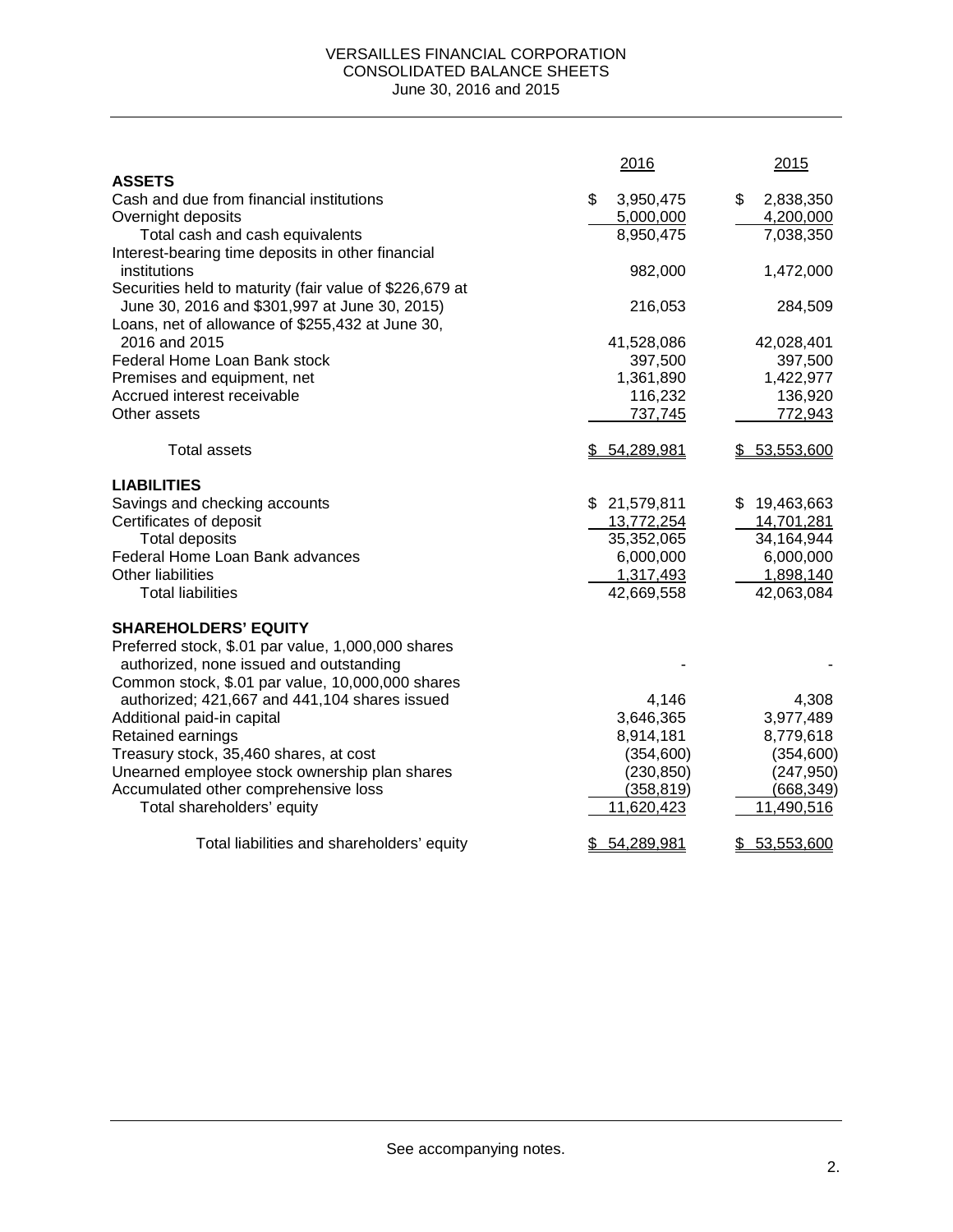### VERSAILLES FINANCIAL CORPORATION CONSOLIDATED STATEMENTS OF INCOME Years ended June 30, 2016 and 2015

|                                                                                                                                                                     | 2016                                                      | 2015                                                      |
|---------------------------------------------------------------------------------------------------------------------------------------------------------------------|-----------------------------------------------------------|-----------------------------------------------------------|
| Interest and dividend income<br>Loans, including fees<br>Securities held to maturity<br>FHLB dividends<br>Deposits with banks<br>Total interest and dividend income | \$<br>1,863,858<br>6,667<br>15,933<br>20,457<br>1,905,915 | \$<br>1,865,549<br>8,169<br>15,900<br>19,632<br>1,909,250 |
| Interest expense                                                                                                                                                    |                                                           |                                                           |
| Deposits                                                                                                                                                            | 121,756                                                   | 131,966                                                   |
| Federal Home Loan Bank advances                                                                                                                                     | 123,870                                                   | 98,698                                                    |
| Total interest expense                                                                                                                                              | 245,626                                                   | 230,664                                                   |
| Net interest income                                                                                                                                                 | 1,661,289                                                 | 1,678,586                                                 |
| Provision for loan losses                                                                                                                                           |                                                           |                                                           |
| Net interest income after provision for loan losses                                                                                                                 | 1,661,289                                                 | 1,678,586                                                 |
| Noninterest income                                                                                                                                                  |                                                           |                                                           |
| Other income                                                                                                                                                        | 12,990                                                    | 10,629                                                    |
| Total noninterest income                                                                                                                                            | 12,990                                                    | 10,629                                                    |
| Noninterest expense                                                                                                                                                 |                                                           |                                                           |
| Salaries and employee benefits                                                                                                                                      | 802,916                                                   | 685,875                                                   |
| Occupancy and equipment                                                                                                                                             | 92,405                                                    | 94,636                                                    |
| Directors' fees                                                                                                                                                     | 82,525                                                    | 67,450                                                    |
| Data processing                                                                                                                                                     | 128,169                                                   | 129,998                                                   |
| Franchise taxes                                                                                                                                                     | 87,522                                                    | 86,432                                                    |
| Legal, accounting and exam fees                                                                                                                                     | 127,740                                                   | 151,309<br>23,245                                         |
| Federal deposit insurance<br>Other                                                                                                                                  | 24,435<br>119,049                                         | 106,974                                                   |
| Total noninterest expense                                                                                                                                           | 1,464,761                                                 | 1,345,919                                                 |
|                                                                                                                                                                     |                                                           |                                                           |
| Income before income taxes                                                                                                                                          | 209,518                                                   | 343,296                                                   |
| Income tax expense                                                                                                                                                  | 74,955                                                    | 119,600                                                   |
| Net income                                                                                                                                                          | \$<br>134,563                                             | \$<br>223,696                                             |
| Basic and diluted earnings per common share                                                                                                                         | \$<br>0.32                                                | \$<br>0.54                                                |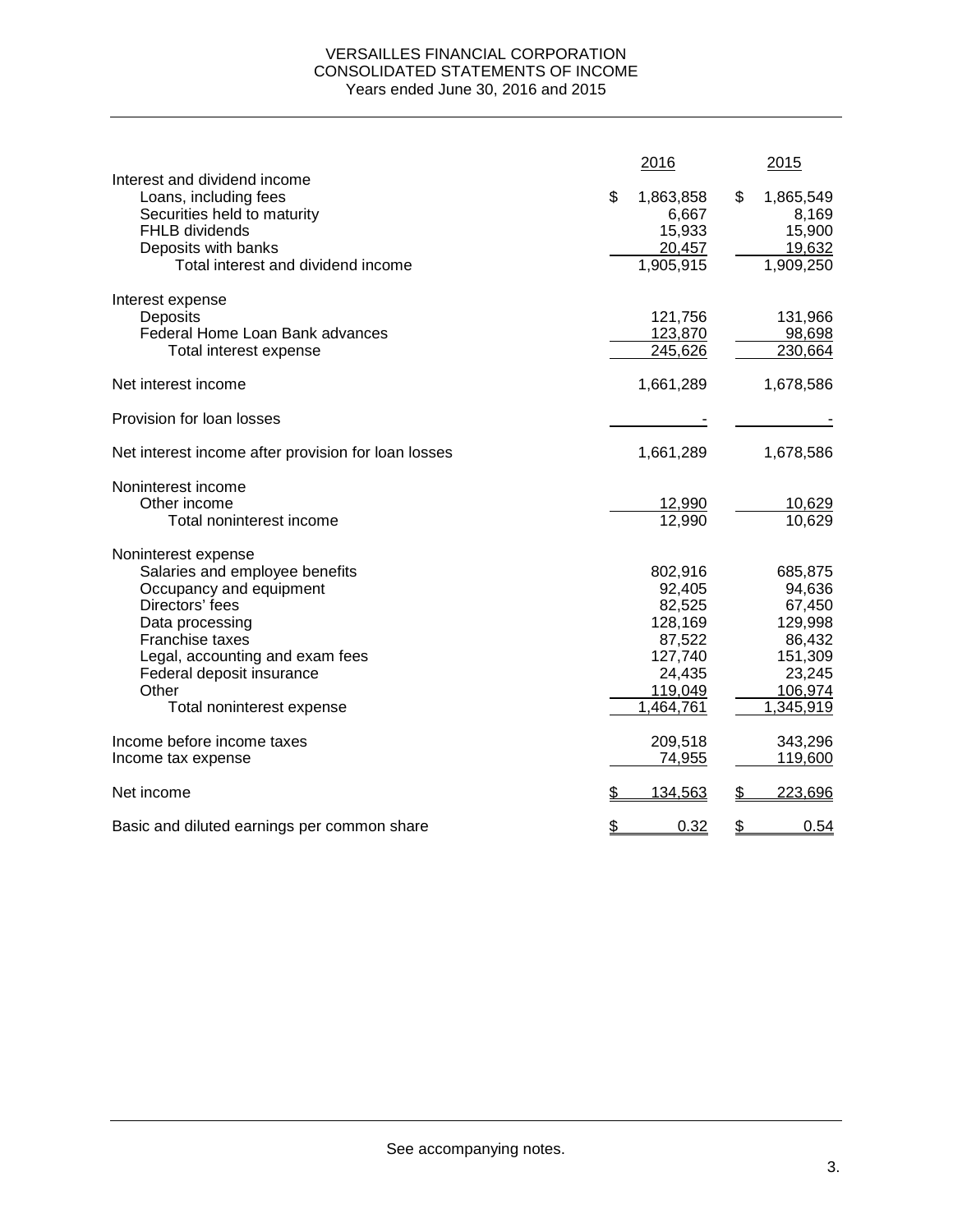#### VERSAILLES FINANCIAL CORPORATION CONSOLIDATED STATEMENTS OF COMPREHENSIVE INCOME (LOSS) Years ended June 30, 2016 and 2015

|                                                                                                                | 2016                  |   | 2015                 |
|----------------------------------------------------------------------------------------------------------------|-----------------------|---|----------------------|
| Net income                                                                                                     | \$<br>134.563         | S | 223,696              |
| Other comprehensive income (loss):                                                                             |                       |   |                      |
| Unrealized gains (losses) on defined benefit pension plan<br>Amortization of unrecognized net loss for defined | 420.895               |   | (537,801)            |
| benefit pension plan <sup>1</sup><br>Net unrealized gains (losses) on defined benefit                          | 48.089                |   | 18,288               |
| pension plan<br>Tax effect                                                                                     | 468,984<br>(159, 454) |   | (519,513)<br>176,634 |
| Other comprehensive income (loss)                                                                              | 309.530               |   | (342,879)            |
| Comprehensive income (loss)                                                                                    | 444.093               |   | (119,183)            |

 $\overline{a}$ 

<span id="page-5-0"></span><sup>1</sup> Amount is included in salaries and employee benefits on the consolidated statements of income. \$16,350 and \$6,218 reduction of income tax expense was recognized on the consolidated statements of income related to this reclassification, respectively.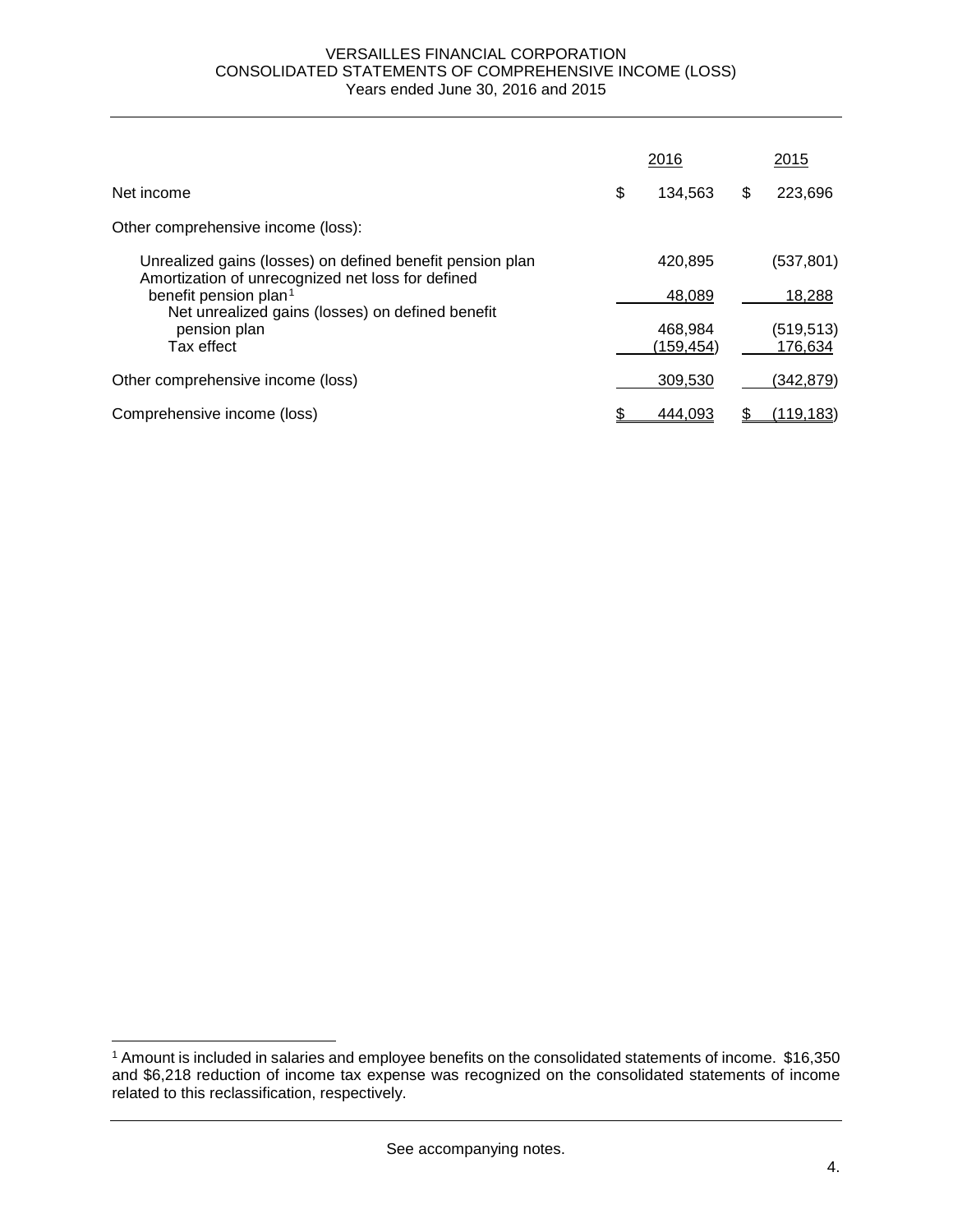#### VERSAILLES FINANCIAL CORPORATION CONSOLIDATED STATEMENTS OF CHANGES IN SHAREHOLDERS' EQUITY Years ended June 30, 2016 and 2015

|                                                                                      | Common<br><b>Stock</b> | Additional<br>Paid-In<br>Capital | Retained<br>Earnings | Treasury<br><b>Stock</b> | Unearned<br><b>ESOP</b><br><b>Shares</b> | Accumulated<br>Other<br>Comprehensive<br>Income (Loss) | Total                     |
|--------------------------------------------------------------------------------------|------------------------|----------------------------------|----------------------|--------------------------|------------------------------------------|--------------------------------------------------------|---------------------------|
| Balance, July 1, 2014                                                                | \$<br>4,275            | \$<br>3,887,441                  | \$<br>8,555,922      | \$<br>$(354,600)$ \$     | $(265,050)$ \$                           |                                                        | (325,470) \$ 11,502,518   |
| Net income                                                                           |                        |                                  | 223,696              |                          |                                          |                                                        | 223,696                   |
| Other comprehensive loss                                                             |                        |                                  |                      |                          | ٠                                        | (342, 879)                                             | (342, 879)                |
| Commitment to release 1,710 ESOP common<br>shares, at fair value                     |                        | 11,304                           |                      |                          | 17,100                                   |                                                        | 28,404                    |
| Vesting of 3,256 shares under restricted stock<br>award plan and related tax benefit | 33                     | 2,071                            |                      |                          |                                          |                                                        | 2,104                     |
| Stock-based compensation expense                                                     |                        | 76,673                           |                      |                          |                                          |                                                        | 76,673                    |
| Balance, June 30, 2015                                                               | 4,308                  | 3,977,489                        | 8,779,618            | (354,600)                | (247, 950)                               | (668, 349)                                             | 11,490,516                |
| Net income                                                                           |                        | $\blacksquare$                   | 134,563              |                          |                                          |                                                        | 134,563                   |
| Other comprehensive income                                                           |                        |                                  |                      |                          |                                          | 309,530                                                | 309,530                   |
| Commitment to release 1,710 ESOP common<br>shares, at fair value                     |                        | 13,410                           |                      |                          | 17,100                                   |                                                        | 30,510                    |
| Repurchase of 19,437 shares held<br>in reserve as unissued                           | (194)                  | (388, 546)                       |                      |                          |                                          |                                                        | (388, 740)                |
| Vesting of 3,252 shares under restricted stock<br>award plan and related tax benefit | 32                     | 3,274                            |                      |                          |                                          |                                                        | 3,306                     |
| Stock-based compensation expense                                                     |                        | 40,738                           |                      |                          |                                          |                                                        | 40,738                    |
| Balance, June 30, 2016                                                               | 4,146                  | \$<br>3,646,365                  | \$<br>8,914,181      | \$<br>$(354,600)$ \$     | $(230, 850)$ \$                          |                                                        | $(358,819)$ \$ 11,620,423 |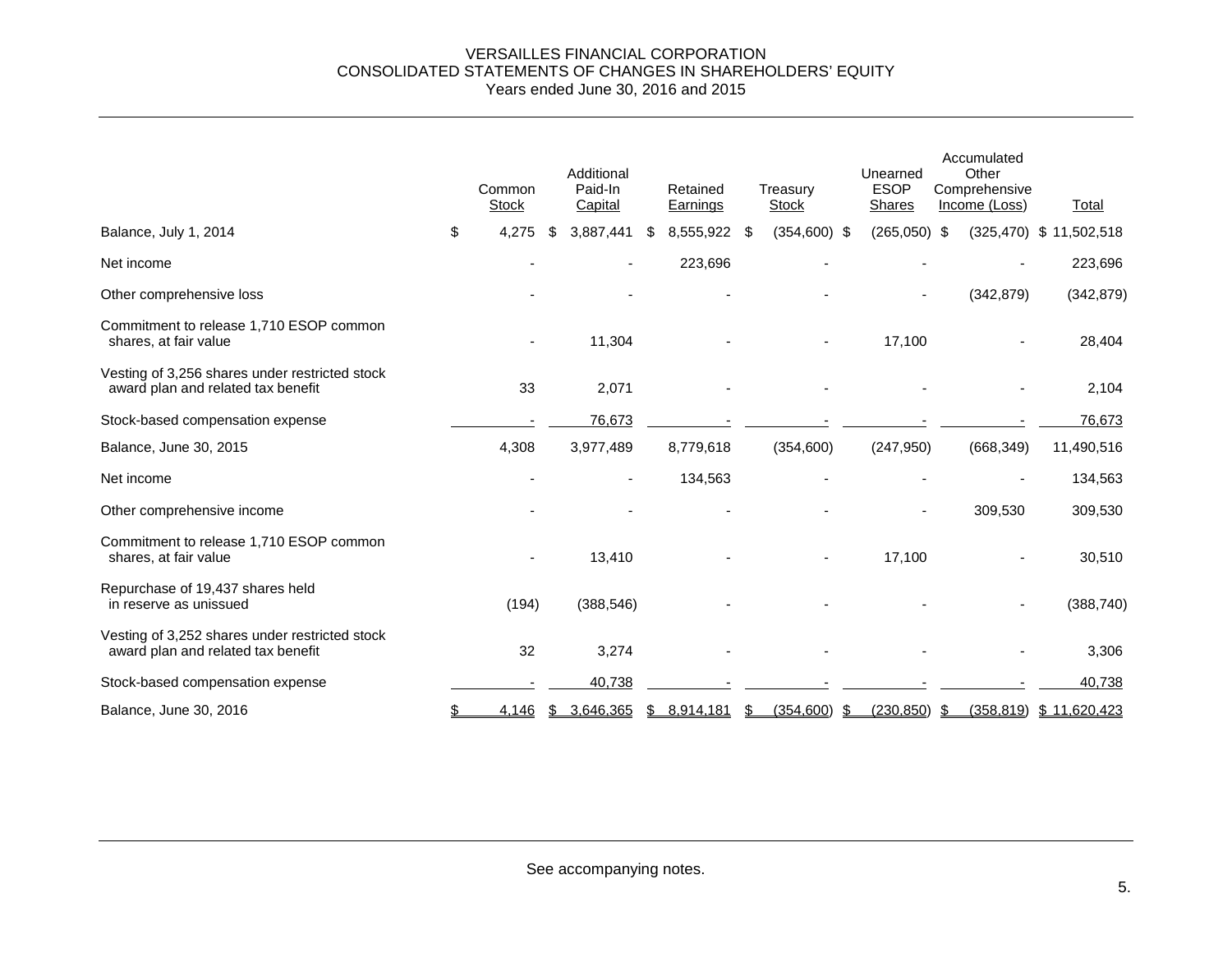### VERSAILLES FINANCIAL CORPORATION CONSOLIDATED STATEMENTS OF CASH FLOWS Years ended June 30, 2016 and 2015

|                                                                 | 2016          | 2015            |
|-----------------------------------------------------------------|---------------|-----------------|
| Cash flows from operating activities<br>Net income              | \$            | \$              |
| Adjustments to reconcile net income to                          | 134,563       | 223,696         |
| net cash provided from operating activities                     |               |                 |
| Provision for loan losses                                       |               |                 |
| Depreciation on premises and equipment                          | 64,411        | 63,691          |
| Compensation expense related to share based plans               | 71,248        | 105,077         |
| Deferred taxes                                                  | 224,740       | (23, 303)       |
| Change in:                                                      |               |                 |
| Deferred loan costs                                             | 12,633        | 649             |
| Accrued interest receivable                                     | 20,688        | (21, 201)       |
| Other assets                                                    | (348,996)     | (8,698)         |
| Other liabilities                                               | (111, 663)    | 65,354          |
|                                                                 | 67,624        | 405,265         |
| Net cash from operating activities                              |               |                 |
| Cash flow from investing activities                             |               |                 |
| Maturities of interest bearing time deposits                    | 490,000       | 490,000         |
| Maturities, repayments and calls of securities held to maturity | 68,456        | 66,087          |
| Loan originations and payments, net                             | 487,682       | (2,037,392)     |
| Property and equipment purchases                                | (3,324)       | (20, 769)       |
| Net cash used in investing activities                           | 1,042,814     | (1,502,074)     |
| Cash flow from financing activities                             |               |                 |
| Net change in deposits                                          | 1,187,121     | 467,894         |
| Proceeds from FHLB advances                                     |               | 3,000,000       |
| Repayments of FHLB advances                                     |               | (3,000,000)     |
| Repurchase of shares held in reserve                            | (388, 740)    |                 |
| Tax benefit from restricted stock award vesting                 | 3,306         | 2,104           |
| Net cash from financing activities                              | 801,687       | 469,998         |
|                                                                 |               |                 |
| Net change in cash and cash equivalents                         | 1,912,125     | (626, 811)      |
| Cash and cash equivalents, beginning of period                  | 7,038,350     | 7,665,161       |
| Cash and cash equivalents at end of period                      | \$8,950,475   | \$<br>7,038,350 |
| Cash paid during the year for                                   |               |                 |
| Interest                                                        | \$<br>246,900 | \$<br>231,176   |
| Income taxes paid                                               | 175,000       | 158,500         |
|                                                                 |               |                 |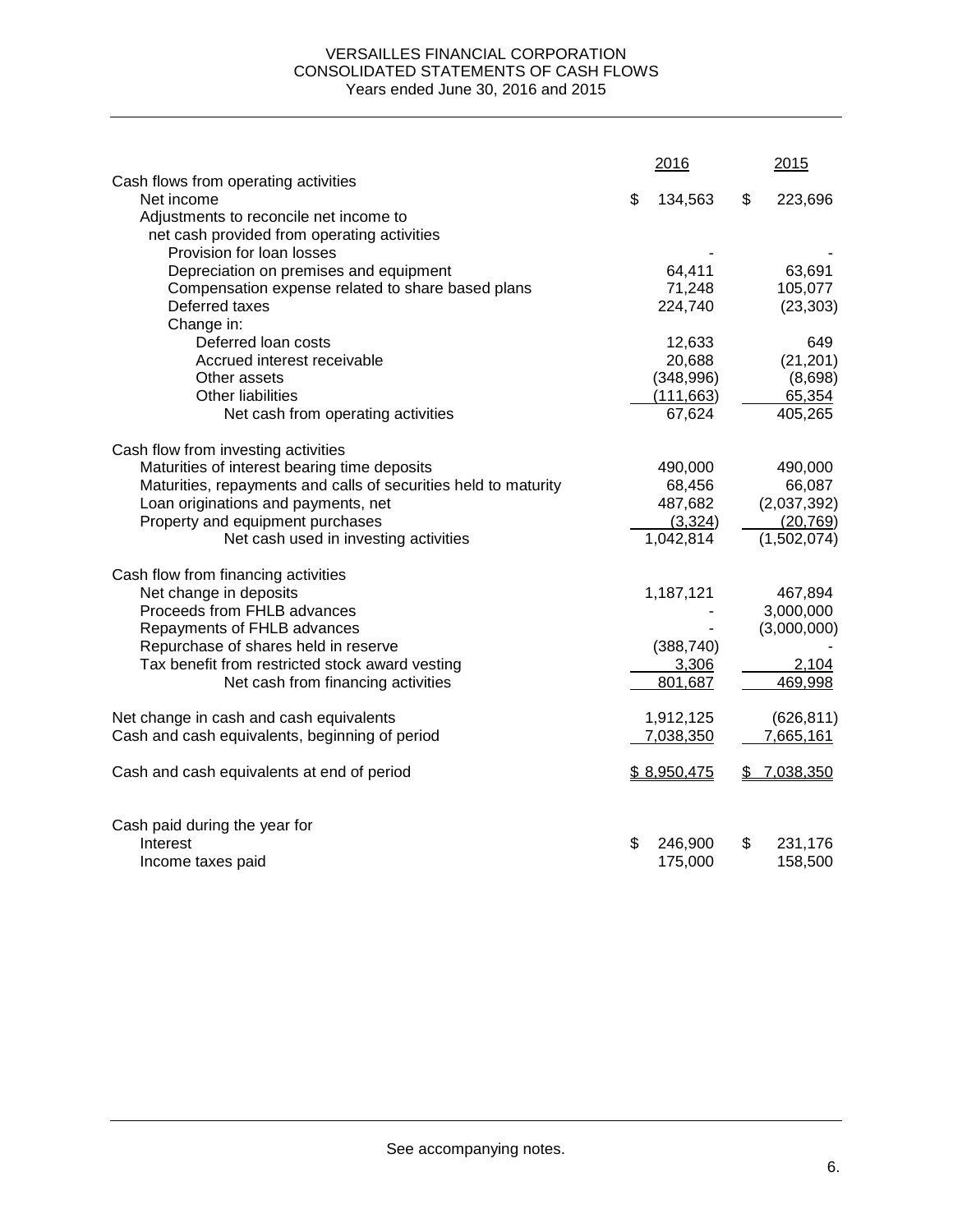## **NOTE 1 – SUMMARY OF SIGNIFICANT ACCOUNTING POLICIES**

Basis of Presentation: The accompanying consolidated financial statements include the accounts of Versailles Financial Corporation ("Versailles") and its wholly owned subsidiary, Versailles Savings and Loan Company ("Association"). Versailles and its subsidiary are collectively referred to as the ("Company"). All material intercompany transactions have been eliminated.

Nature of Operations: Versailles is a thrift holding company incorporated under the laws of the state of Maryland that owns all the outstanding shares of common stock of the Association. The Association is an Ohio chartered savings and loan company engaged primarily in the business of making residential mortgage loans and accepting checking account, passbook savings, statement savings and time deposits. Its operations are conducted through its only office located in Versailles, Ohio. Accordingly, all of its operations are reported in one segment, banking. The Company primarily grants one- to four-family residential loans to customers located in Darke and the western half of Shelby counties. This area is strongly influenced by agriculture, but there is also a substantial manufacturing base. Substantially all loans are secured by specific items of collateral including business assets, consumer assets and commercial and residential real estate. There are no significant concentrations of loans to any one industry or customer. However, the customers' ability to repay their loans is dependent on the real estate and general economic conditions in the area.

Subsequent Events: The Company has evaluated subsequent events for recognition and disclosure through September 23, 2016, which is the date the financial statements were available to be issued.

Use of Estimates: To prepare financial statements in conformity with generally accepted accounting principles in the United States of America, management makes estimates and assumptions based on available information. These estimates and assumptions affect the amounts reported in the financial statements and the disclosures provided, and actual results could differ.

Cash Flows: Cash and cash equivalents include cash and due from financial institutions and overnight deposits. Net cash flows are reported for customer loan and deposit transactions and advances from the Federal Home Loan Bank with original maturities of 90 days or less.

Interest-bearing Time Deposits in Other Financial Institutions: Interest-bearing time deposits in other financial institutions have original maturities of greater than 90 days and are carried at cost. Scheduled maturities of interest-bearing time deposits in other financial institutions were as follows:

| Year ended June 30, 2017 |      |  | 735.000 |
|--------------------------|------|--|---------|
|                          | 2018 |  | 247.000 |
|                          |      |  | 982.000 |

Securities: Debt securities are classified as held to maturity and carried at amortized cost when management has the positive intent and ability to hold them to maturity. Debt securities are classified as available for sale when they might be sold before maturity. Equity securities with readily determinable fair values are classified as available for sale. Securities available for sale are carried at fair value, with unrealized holding gains and losses reported in other comprehensive income, net of tax.

Interest income includes amortization of purchase premiums and discounts. Premiums and discounts on securities are amortized on the level-yield method without anticipating prepayments, except for mortgage backed securities where prepayments are anticipated. Gains and losses on sales are recorded on the trade date and determined using the specific identification method.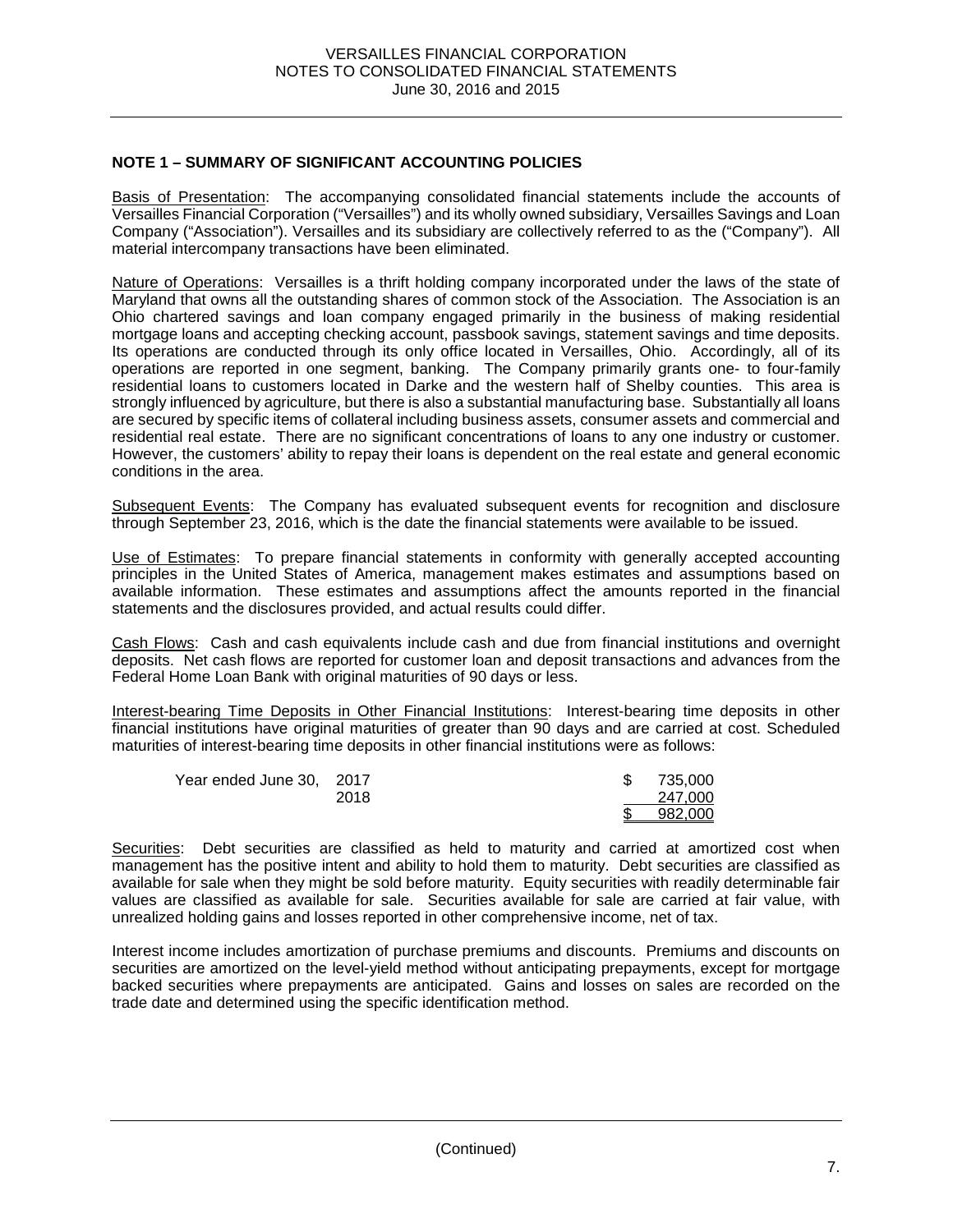Management evaluates securities for other-than-temporary impairment ("OTTI") on at least a quarterly basis, and more frequently when economic or market conditions warrant such an evaluation. For securities in an unrealized loss position, management considers the extent and duration of the unrealized loss, and the financial condition and near-term prospects of the issuer. Management also assesses whether it intends to sell, or it is more likely than not that it will be required to sell, a security in an unrealized loss position before recovery of its amortized cost basis. If either of the criteria regarding intent or requirement to sell is met, the entire difference between amortized cost and fair value is recognized as impairment through earnings. For debt securities that do not meet the aforementioned criteria, the amount of impairment is split into two components as follows: 1) OTTI related to credit loss, which must be recognized in the income statement and 2) OTTI related to other factors, which is recognized in other comprehensive income. The credit loss is defined as the difference between the present value of the cash flows expected to be collected and the amortized cost basis.

Federal Home Loan Bank (FHLB) Stock: The Association is a member of the FHLB system. Members are required to own a certain amount of stock based on the level of borrowings and other factors, and may invest in additional amounts. FHLB stock is carried at cost, classified as a restricted security, and periodically evaluated for impairment based on ultimate recovery of par value. Both cash and stock dividends are reported as income.

Loans: Loans that management has the intent and ability to hold for the foreseeable future or until maturity or payoff are reported at the principal balance outstanding, net of deferred loan fees and costs, and an allowance for loan losses. Interest income is accrued on the unpaid principal balance. Loan origination fees, net of certain direct origination costs, are deferred and recognized in interest income using the levelyield method without anticipation of prepayments.

Interest income on loans is discontinued at the time the loan is 90 days delinquent unless the credit is wellsecured and in process of collection. Past due status is based on the contractual terms of the loan. In all cases, loans are placed on nonaccrual or charged-off at an earlier date if collection of principal or interest is considered doubtful. Nonaccrual loans and loans past due 90 days still on accrual include both smaller balance homogeneous loans that are collectively evaluated for impairment and individually classified impaired loans.

All interest accrued but not received for loans placed on nonaccrual are reversed against interest income. Interest received on such loans is accounted for on the cash-basis or cost-recovery method, until qualifying for return to accrual. Under the cost-recovery method, interest income is not recognized until the loan balance is reduced to zero. Under the cash-basis method, interest income is recorded when the payment is received in cash. Loans are returned to accrual status when all the principal and interest amounts contractually due are brought current and future payments are reasonably assured.

Allowance for Loan Losses: The allowance for loan losses is a valuation allowance for probable incurred credit losses. Loan losses are charged against the allowance when management believes the uncollectibility of a loan balance is confirmed. Subsequent recoveries, if any, are credited to the allowance. Management estimates the allowance balance required using past loan loss experience, the nature and volume of the portfolio, information about specific borrower situations and estimated collateral values, economic conditions and other factors. Allocations of the allowance may be made for specific loans, but the entire allowance is available for any loan that, in management's judgment, should be charged-off.

The allowance consists of specific and general components. The specific component relates to loans that are individually classified as impaired. A loan is impaired when, based on current information and events, it is probable that the Company will be unable to collect all amounts due according to the contractual terms of the loan agreement. Loans, for which the terms have been modified in a manner representing a concession, and for which the borrower is experiencing financial difficulties, are considered troubled debt restructurings and classified as impaired.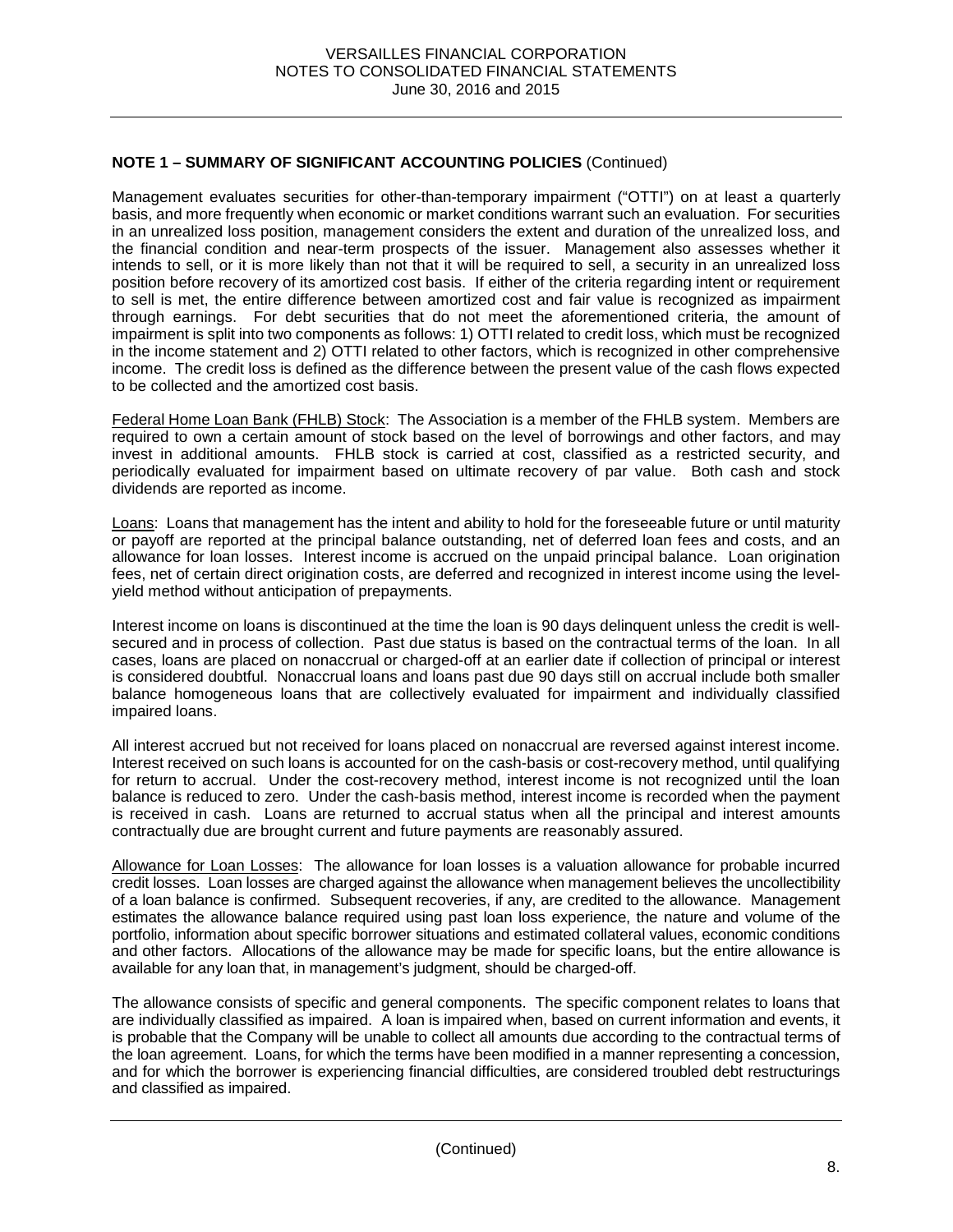Factors considered by management in determining impairment include payment status, collateral value, and the probability of collecting scheduled principal and interest payments when due. Loans that experience insignificant payment delays and payment shortfalls generally are not classified as impaired. Management determines the significance of payment delays and payment shortfalls on case-by-case basis, taking into consideration all of the circumstances surrounding the loan and the borrower, including the length of the delay, the reasons for the delay, the borrower's prior payment record, and the amount of the shortfall in relation to the principal and interest owed.

Commercial and commercial real estate loans are individually evaluated for impairment. If a loan is impaired, a portion of the allowance is allocated so that the loan is reported, net, at the present value of estimated future cash flows using the loan's effective rate or at the fair value of collateral if repayment is expected solely from the collateral.

Troubled debt restructurings are separately identified for impairment disclosures and are measured at the present value of estimated future cash flows using the loan's effective rate at inception. If a troubled debt restructuring is considered to be a collateral dependent loan, the loan is reported, net, at the fair value of the collateral. For troubled debt restructurings that subsequently default, the Company determines the amount of reserve in accordance with the accounting policy for the allowance for loan losses on loans individually identified as impaired.

The general component covers non-impaired loans and loans collectively evaluated for impairment. Large groups of smaller balance homogeneous loans, such as consumer and residential real estate loans, are collectively evaluated for impairment, and accordingly, they are not separately identified for impairment disclosures. The general component is based on historical loss experience adjusted for current factors. The historical loss experience is determined by portfolio segment and is based on the actual loss history experienced by the Company over the most recent thirty-six months. This actual loss experience is supplemented with other economic factors based on the risks present for each portfolio segment. These economic factors include consideration of the following: levels of and trends in delinquencies and impaired loans; levels of and trends in charge-offs and recoveries; trends in volume and terms of loans; effects of any changes in risk selection and underwriting standards; other changes in lending policies, procedures, and practices; experience, ability, and depth of lending management and other relevant staff; national and local economic trends and conditions; industry conditions; and effects of changes in credit concentrations. The following portfolio segments have been identified: 1-4 family real estate, commercial real estate, commercial and consumer.

*1-4 Family real estate*:1-4 family mortgage loans represent loans to consumers for the purchase, refinance or improvement of a residence. Real estate market values at the time of origination directly affect the amount of credit extended and, in the event of default, subsequent changes in these values may impact the severity of losses. Factors considered by management include unemployment levels, credit history and real estate values in the Company's market area.

*Commercial real estate*:Non-residential and multi-family loans are subject to underwriting standards and processes similar to commercial loans. These loans are viewed as cash flow loans and the repayment of these loans is largely dependent on the successful operation of the farm, business or property. Loan performance may be adversely affected by factors impacting the general economy or conditions specific to the real estate market such as geographic location and property types. Management specifically considers real estate values, credit history, unemployment levels, crop prices and yields.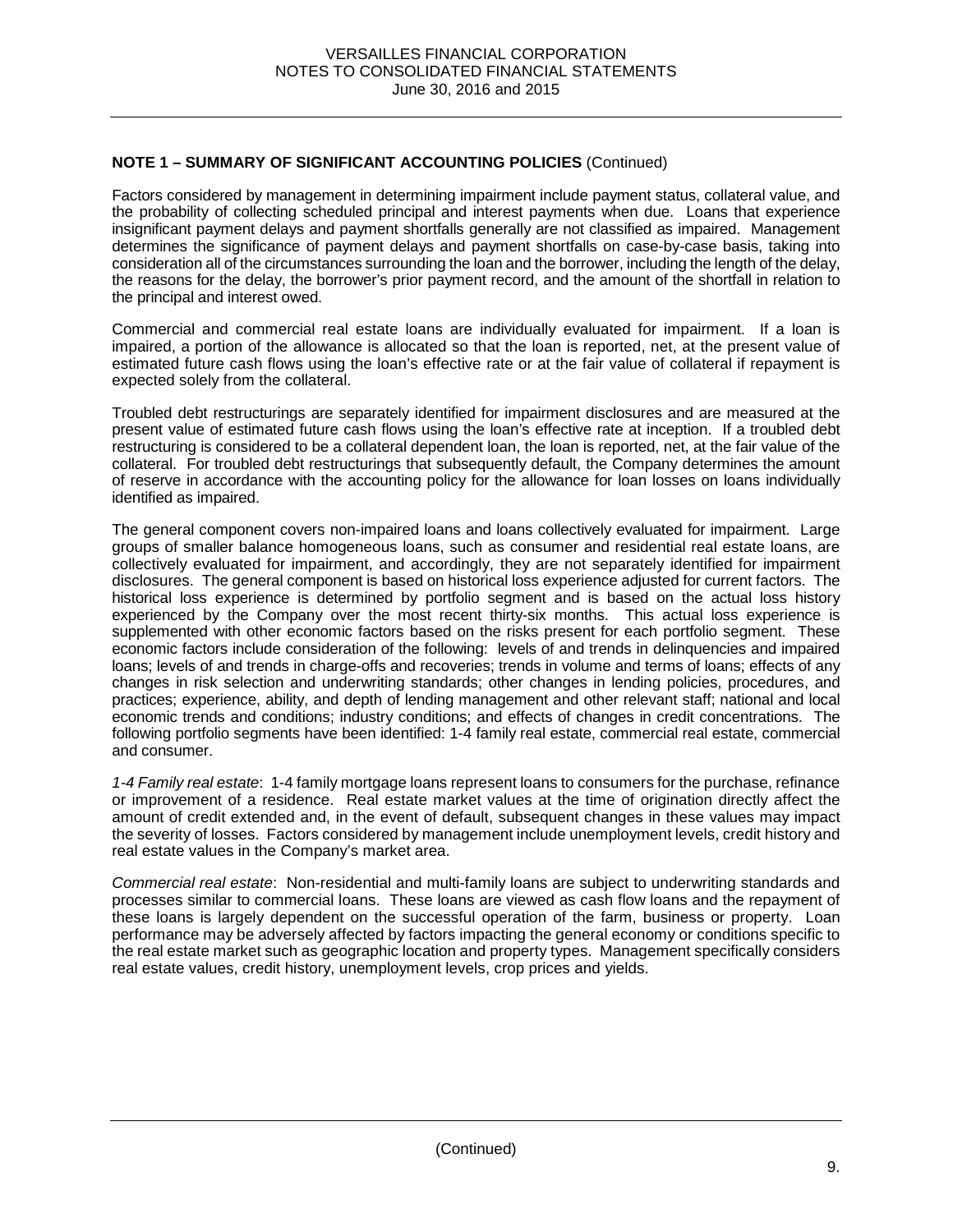*Commercial*: Commercial credit is extended to commercial customers for use in normal business operations to finance working capital needs, equipment purchases, or other projects. The majority of these borrowers are customer's doing business in the Company's primary market area. These loans are generally underwritten individually and secured with the assets of the company and the personal guarantee of the business owners. Commercial business loans are made based primarily on the borrower's ability to make repayment from the historical and projected cash flow of the borrower's business and the underlying collateral provided by the borrower. Management specifically considers unemployment, credit history and the nature of the business.

*Consumer*: Consumer loans are primarily comprised of secured loans including automobile loans, loans on deposit accounts, home improvement loans and to a lesser extent, unsecured personal loans. These loans are underwritten based on several factors including debt-to-income, type of collateral and loan to value, credit history and relationship with the borrower. Unemployment rates are specifically considered by management.

Premises and Equipment: Land is carried at cost. Premises and equipment are reported at cost less accumulated depreciation. Depreciation is computed on both the straight-line and accelerated methods over the estimated useful lives of the assets. Building and improvements have useful lives ranging from five to forty years. Furniture and equipment have useful lives ranging from five to ten years.

Foreclosed Assets: Assets acquired through or instead of loan foreclosure are initially recorded at fair value less costs to sell when acquired, establishing a new cost basis. Physical possession of residential real estate property collateralizing a consumer mortgage loan occurs when legal title is obtained upon completion of foreclosure or when the borrower conveys all interest in the property to satisfy the loan through completion of a deed in lieu of foreclosure or through a similar legal agreement. These assets are subsequently accounted for at lower of cost or fair value less estimated costs to sell. If fair value declines subsequent to foreclosure, a valuation allowance is recorded through expense. Operating costs after acquisition are expensed.

Earnings Per Common Share: Basic earnings per common share is net income divided by the weighted average number of common shares outstanding during the period. Employee Stock Ownership Plan shares are considered outstanding for this calculation unless unearned. All outstanding unvested share-based payment awards that contain rights to nonforfeitable dividends are considered participating securities for this calculation.

The Company established a Rabbi Trust and participants in the Association's deferred compensation and supplemental retirement plans could elect to use all or some of the amounts in their accounts to purchase shares in the Company's mutual to stock conversion. These shares are held in the trust and the obligation under the deferred compensation and supplemental retirement plans will be settled with these shares. As such, the shares are carried as treasury stock in the consolidated balance sheet and the shares are considered outstanding for the purpose of calculating earnings per share.

Employee Stock Ownership Plan: The cost of shares issued to the Employee Stock Ownership Plan ("ESOP"), but not yet allocated to participants, is shown as a reduction of shareholders' equity. Compensation expense is based on the market price of shares as they are committed to be released to participant accounts. Dividends on allocated ESOP shares reduce retained earnings. Dividends on unearned ESOP shares reduce debt and accrued interest.

Retirement Plans: Pension expense is the net of service and interest cost, return on plan assets and amortization of gains and losses not immediately recognized. Employee 401(k) and profit sharing plan expense is the amount of matching contributions. Deferred compensation and supplemental retirement plan expense allocates the benefits over years of service.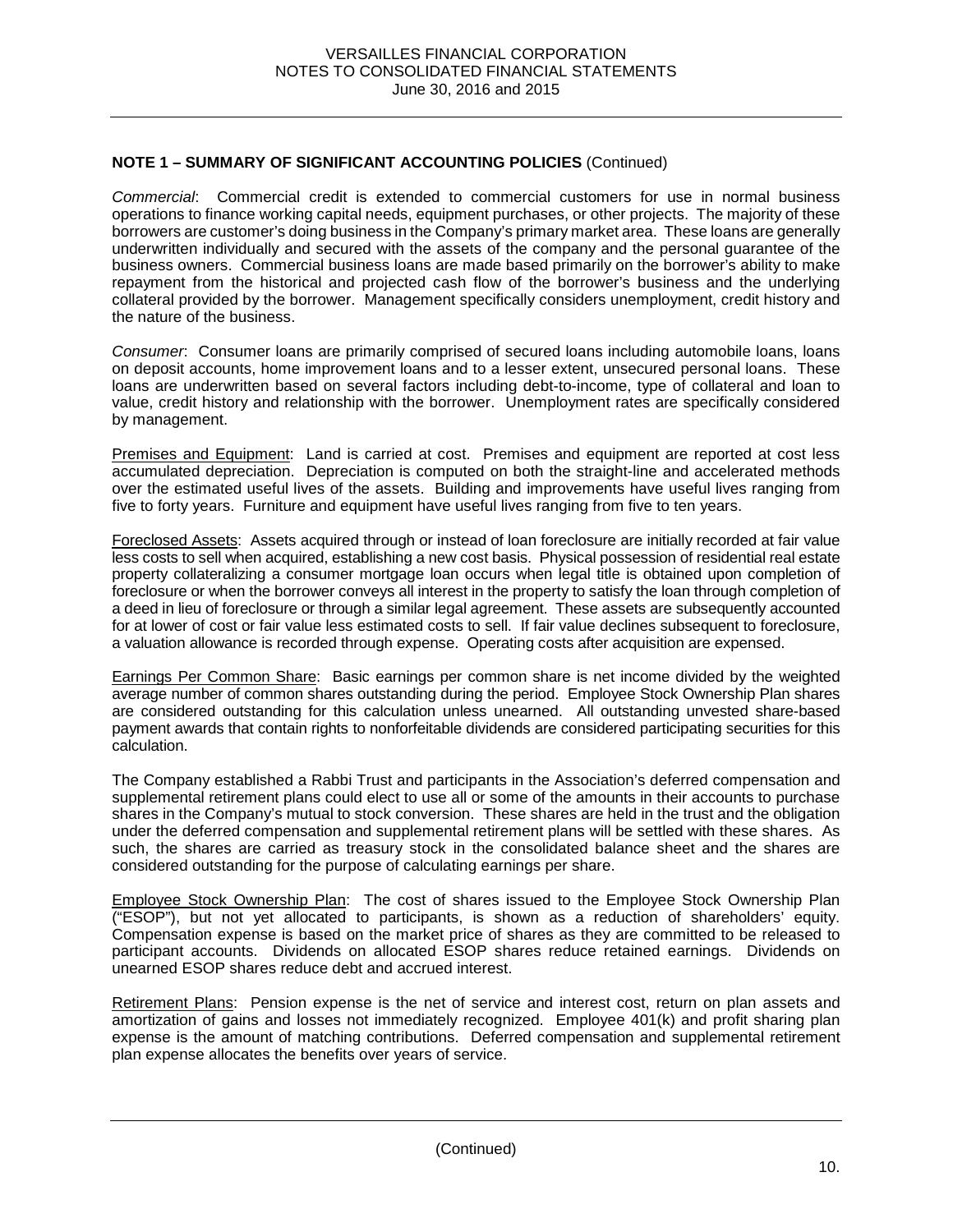Stock-Based Compensation: Compensation cost is recognized for restricted stock awards issued to directors and officers based on the fair value of these awards at the date of grant, which is the market price of the Company's common stock at the date of grant.

Compensation cost is recognized over the required service period, generally defined as the vesting period. For awards with graded vesting, compensation cost is recognized on a straight-line basis over each requisite service period.

Income Taxes: Income tax expense is the total of the current year income due or refundable and the change in deferred tax assets and liabilities. Deferred tax assets and liabilities are the expected future tax amounts for the temporary differences between the carrying amounts and tax bases of assets and liabilities, computed using enacted tax rates. A valuation allowance, if needed, reduces deferred tax assets to the amount expected to be realized. A tax position is recognized as a benefit only if it is "more likely than not" that the tax position would be sustained in a tax examination, with a tax examination being presumed to occur. The amount recognized is the largest amount of tax benefit that is greater than 50% likely of being realized on examination. For tax positions not meeting the "more likely than not" test, no tax benefit is recorded.

The Company recognizes interest and/or penalties related to income tax matters in income tax expense.

Loan Commitments and Related Financial Instruments: Financial instruments include off-balance sheet credit instruments, such as commitments to make loans, issued to meet customer financing needs. The face amount for these items represents the exposure to loss, before considering customer collateral or ability to repay. Such financial instruments are recorded when they are funded.

Comprehensive Income (Loss): Comprehensive income (loss) consists of net income and other comprehensive income (loss). Other comprehensive income (loss) includes the net of tax impact of changes in the funded status of the defined benefit pension plan.

Loss Contingencies: Loss contingencies, including claims and legal actions arising in the ordinary course of business, are recorded as liabilities when the likelihood of loss is probable and an amount or range of loss can be reasonably estimated. Management does not believe there now are such matters that will have a material effect on the financial statements.

Fair Value of Financial Instruments: Fair values of financial instruments are estimated using relevant market information and other assumptions, as more fully disclosed in a separate note. Fair value estimates involve uncertainties and matters of significant judgment regarding interest rates, credit risk, prepayments, and other factors, especially in the absence of broad markets for particular items. Changes in assumptions or in market conditions could significantly affect the estimates.

Reclassifications: Some items in prior financial statements have been reclassified to conform to the current presentation. Reclassifications had no effect on prior year net income or shareholders' equity.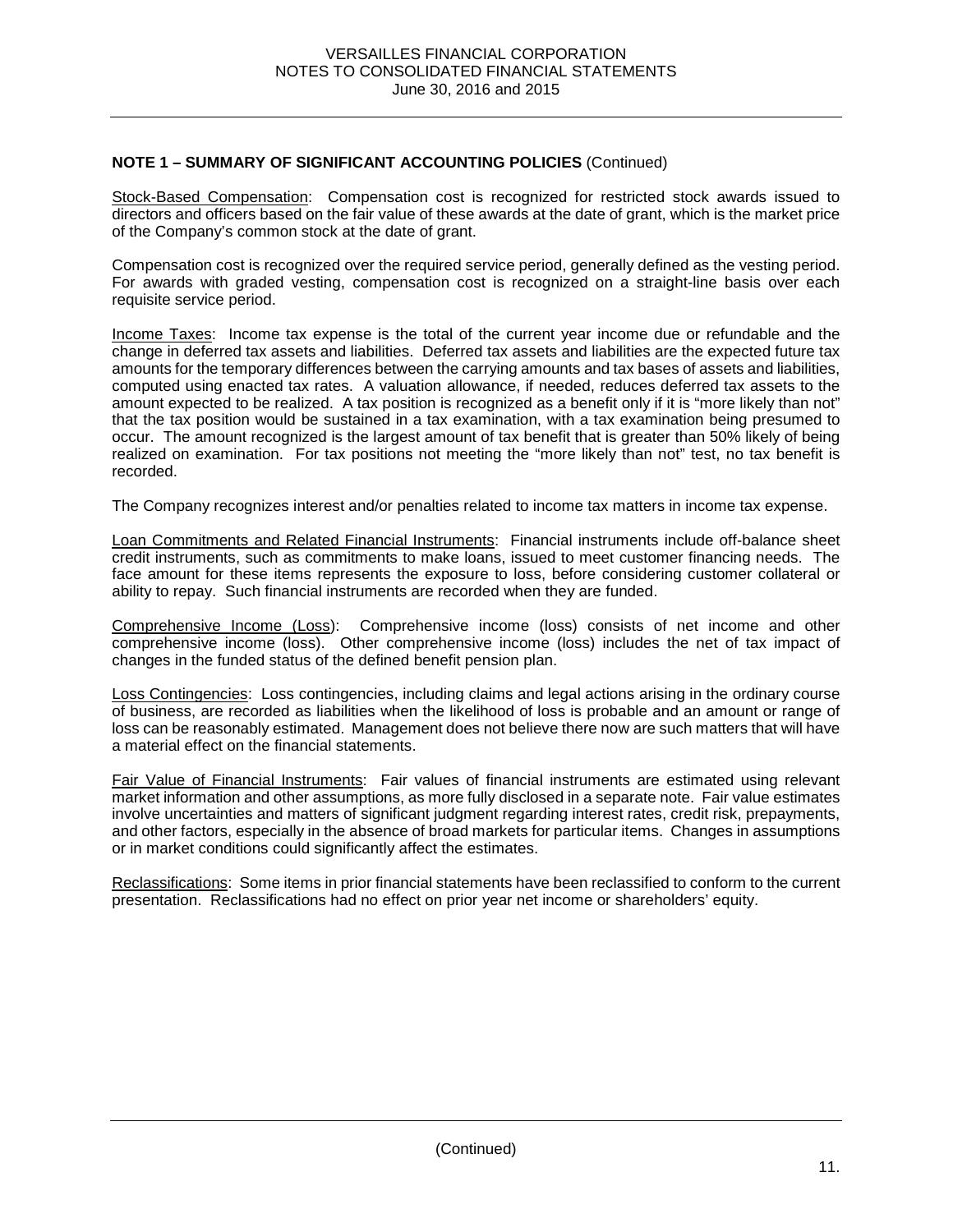# **NOTE 2 – SECURITIES**

The carrying amount, unrecognized gains and losses, and fair value of securities held to maturity were as follows.

|                                                               | 2016 |                   |                       |                |      |                       |    |                   |  |
|---------------------------------------------------------------|------|-------------------|-----------------------|----------------|------|-----------------------|----|-------------------|--|
|                                                               |      | Carrying          | Gross<br>Unrecognized |                |      | Gross<br>Unrecognized |    | Fair              |  |
| Government sponsored entities<br>residential mortgage-backed: |      | Amount            |                       | Gains          |      | Losses                |    | Value             |  |
| <b>FHLMC</b><br><b>GNMA</b>                                   | \$   | 125,151<br>50,662 | \$                    | 6,907<br>2,143 | \$   |                       | \$ | 132,058<br>52,805 |  |
| <b>FNMA</b>                                                   |      | 40,240            |                       | 1,576          |      |                       |    | 41,816            |  |
|                                                               |      | 216,053           | \$                    | 10,626         | \$.  |                       |    | 226,679           |  |
|                                                               |      |                   |                       |                | 2015 |                       |    |                   |  |
|                                                               |      |                   |                       | Gross          |      | Gross                 |    |                   |  |
|                                                               |      | Carrying          |                       | Unrecognized   |      | Unrecognized          |    | Fair              |  |
|                                                               |      | Amount            |                       | Gains          |      | Losses                |    | Value             |  |
| Government sponsored entities<br>residential mortgage-backed: |      |                   |                       |                |      |                       |    |                   |  |
| <b>FHLMC</b>                                                  | \$   | 169,716           | \$                    | 12,364         | \$   |                       | \$ | 182,080           |  |
| <b>GNMA</b>                                                   |      | 54,891            |                       | 2,152          |      |                       |    | 57,043            |  |
| <b>FNMA</b>                                                   |      | 59,902            |                       | 2,972          |      |                       |    | 62,874            |  |
|                                                               |      | 284,509           | S                     | 17,488         | \$   |                       |    | 301,997           |  |

Securities of the Company are not due at a single maturity date, thus they are not presented by contractual maturity.

At June 30, 2016 and June 30, 2015, there were no holdings of securities of any one issuer in an amount greater than 10% of shareholders' equity.

#### **NOTE 3 – LOANS**

Loans at year-end were as follows:

|                           | 2016              | 2015             |
|---------------------------|-------------------|------------------|
| 1-4 family real estate    | 30,049,195<br>\$. | 29,783,112<br>\$ |
| Commercial real estate:   |                   |                  |
| <b>Business</b>           | 1,948,819         | 2,066,131        |
| Agricultural              | 5,460,566         | 6,637,946        |
| Multi-family              | 75,331            | 77,059           |
| Commercial                | 2,149,297         | 1,499,619        |
| Consumer:                 |                   |                  |
| Auto                      | 706,712           | 693,798          |
| Other secured             | 995,776           | 1,079,235        |
| Unsecured                 | 390,198           | 426,676          |
| <b>Total loans</b>        | 41,775,894        | 42,263,576       |
| Deferred loan costs       | 7,624             | 20,257           |
| Allowance for loan losses | (255,432)         | (255,432)        |
|                           | 41,528,086        | 42,028,401       |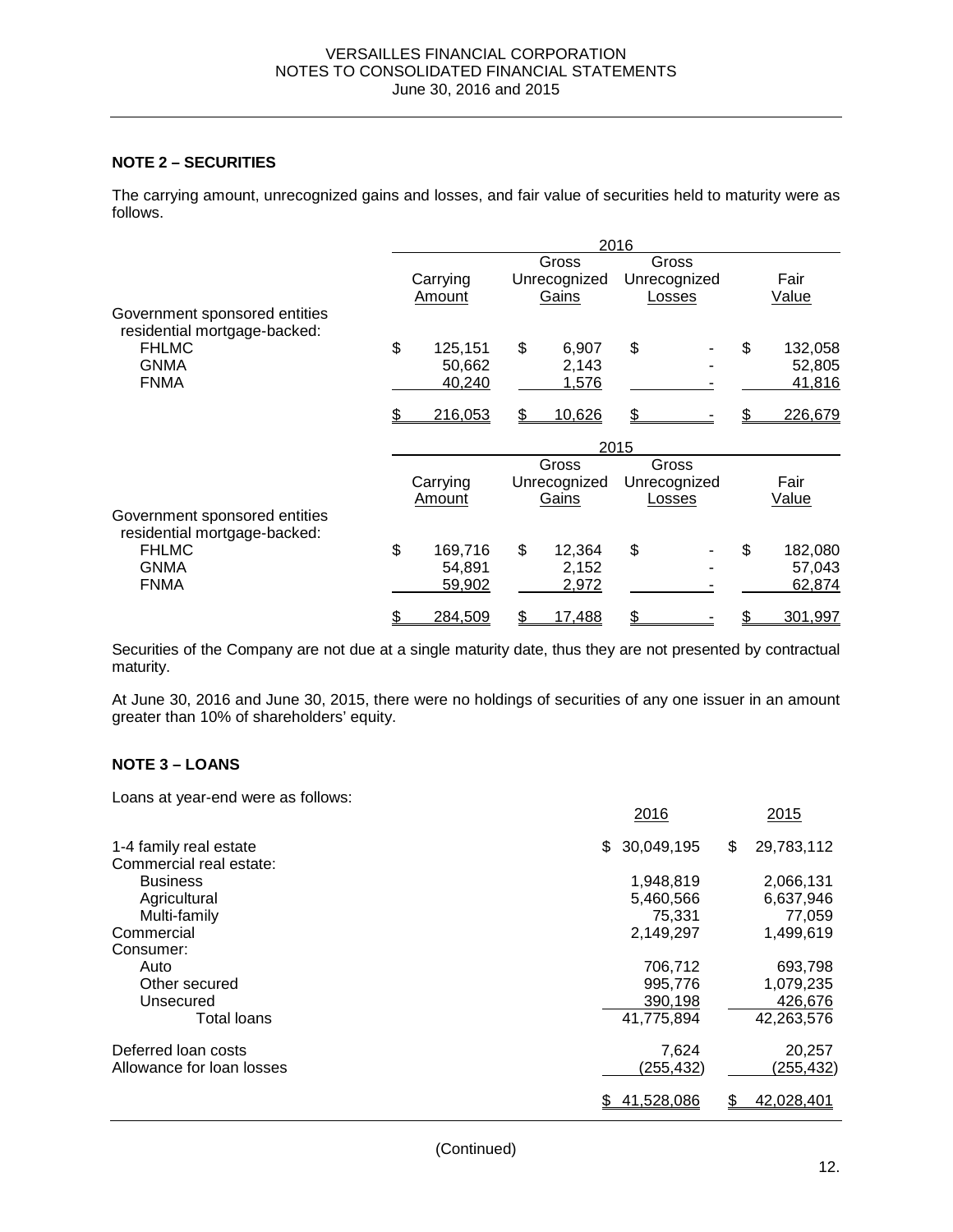# **NOTE 3 – LOANS** (Continued)

Loans to principal officers, directors, and their affiliates during fiscal 2016 and 2015 were as follows.

|                                              | 2016                           | 2015                 |
|----------------------------------------------|--------------------------------|----------------------|
| Beginning balance<br>Additions<br>Repayments | \$<br>400.808<br>۰<br>(25,250) | 426.294<br>(25, 486) |
| Ending balance                               | 375.558                        | 400,808              |

The following table presents the activity in the allowance for loan losses by portfolio segment for the years ended June 30, 2016 and 2015:

|                                                                                           | Allowance<br>at June 30,<br>2015                 | Provision<br>for Loan<br>Losses                  | Loans<br>Charged-off | Recoveries | Allowance<br>at June 30,<br>2016                 |
|-------------------------------------------------------------------------------------------|--------------------------------------------------|--------------------------------------------------|----------------------|------------|--------------------------------------------------|
| 1-4 family real estate<br>Commercial real estate<br>Commercial<br>Consumer<br>Unallocated | \$184,996<br>45,800<br>3,115<br>13,702<br>7,819  | \$<br>(4,736)<br>(12, 229)<br>18,209<br>(1, 244) | \$                   | \$         | \$180,260<br>33,571<br>21,324<br>12,458<br>7,819 |
| Total                                                                                     | \$255,432<br>Allowance<br>at June 30,<br>2014    | Provision<br>for Loan<br>Losses                  | Loans<br>Charged-off | Recoveries | \$255,432<br>Allowance<br>at June 30,<br>2015    |
| 1-4 family real estate<br>Commercial real estate<br>Commercial<br>Consumer<br>Unallocated | \$208,296<br>17,136<br>10,277<br>11,904<br>7,819 | (23, 300)<br>\$<br>28,664<br>(7, 162)<br>1,798   | \$                   | \$         | \$184,996<br>45,800<br>3,115<br>13,702<br>7,819  |
| Total                                                                                     | \$255,432                                        |                                                  |                      |            | \$255,432                                        |

The following table presents the balance in the allowance for loan losses and the recorded investment in loans by portfolio segment and based on impairment method as of June 30, 2016 and 2015:

|                        |     |           | Allowance for Loan Losses |     |           | Recorded Investment in Loans |    |              |                               |  |  |
|------------------------|-----|-----------|---------------------------|-----|-----------|------------------------------|----|--------------|-------------------------------|--|--|
|                        |     |           | Individually Collectively |     | Total     | Individually                 |    | Collectively | Total                         |  |  |
|                        |     | Evaluated | Evaluated                 |     | Allowance | Evaluated                    |    | Evaluated    | Loans                         |  |  |
| June 30, 2016          |     |           |                           |     |           |                              |    |              |                               |  |  |
| 1-4 family real estate | \$. | - \$      | 180,260                   | \$. | 180,260   | \$                           |    |              | $-$ \$30,152,908 \$30,152,908 |  |  |
| Commercial real estate |     | ۰         | 33,571                    |     | 33,571    |                              | ۰. | 7,494,678    | 7,494,678                     |  |  |
| Commercial             |     | ۰         | 21.324                    |     | 21,324    |                              | ۰  | 2,152,158    | 2,152,158                     |  |  |
| Consumer               |     | ۰         | 12.458                    |     | 12,458    |                              |    | 2,095,471    | 2,095,471                     |  |  |
| Unallocated            |     |           | 7,819                     |     | 7,819     |                              |    |              |                               |  |  |
| Total                  |     |           | 255,432                   |     | 255.432   |                              |    |              | $-$ \$41,895,215 \$41,895,215 |  |  |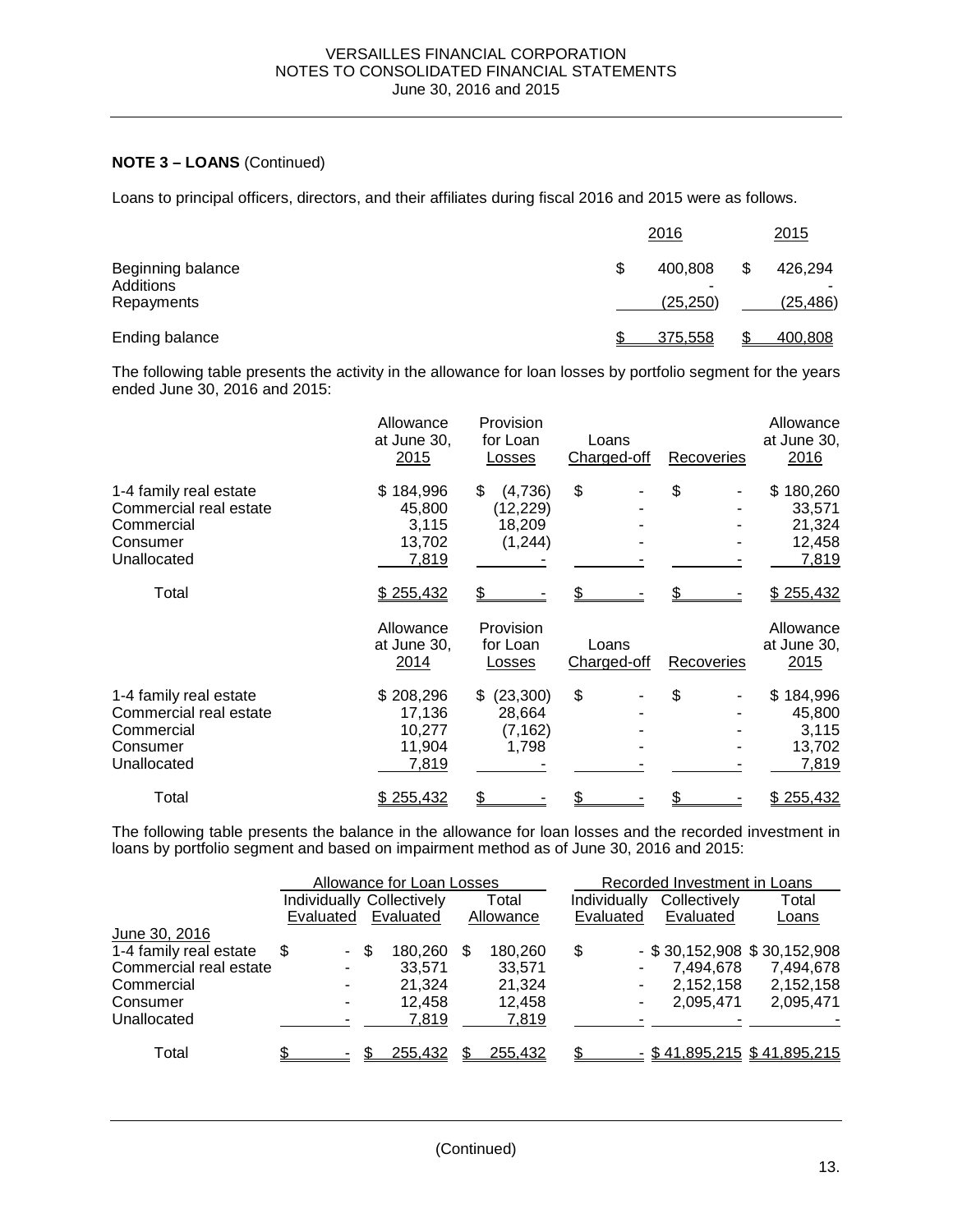### **NOTE 3 – LOANS** (Continued)

|                        |           | Allowance for Loan Losses |  |                                  |     |           |              | Recorded Investment in Loans |                               |
|------------------------|-----------|---------------------------|--|----------------------------------|-----|-----------|--------------|------------------------------|-------------------------------|
|                        |           |                           |  | <b>Individually Collectively</b> |     | Total     | Individually | Collectively                 | Total                         |
|                        | Evaluated |                           |  | Evaluated                        |     | Allowance | Evaluated    | Evaluated                    | Loans                         |
| June 30, 2015          |           |                           |  |                                  |     |           |              |                              |                               |
| 1-4 family real estate | \$        | - \$                      |  | 184,996                          | \$. | 184,996   | \$           |                              | $-$ \$29,917,085 \$29,917,085 |
| Commercial real estate |           | ۰.                        |  | 45.800                           |     | 45.800    |              | 8,793,657                    | 8,793,657                     |
| Commercial             |           | ۰                         |  | 3.115                            |     | 3.115     |              | 1,501,757                    | 1,501,757                     |
| Consumer               |           |                           |  | 13.702                           |     | 13.702    |              | 2,202,845                    | 2,202,845                     |
| Unallocated            |           |                           |  | 7,819                            |     | 7,819     |              |                              |                               |
| Total                  |           |                           |  | 255,432                          |     | 255.432   |              |                              | $-$ \$42,415,344 \$42,415,344 |

Included in recorded investment in 2016 is \$7,624 of deferred loan costs and \$111,697 of accrued loan interest. Included in recorded investment in 2015 is \$20,257 of deferred loan costs and \$131,511 of accrued loan interest.

There were no loans individually evaluated for impairment at June 30, 2016 or 2015 or during the years ending June 30, 2016 and 2015.

Loan Performance and Credit Quality Indicators: The Company considers the performance of the loan portfolio and its impact on the allowance for loan losses. For all loan classes, the Company primarily evaluates credit quality based on the aging status of the loan and by payment activity.

There were no nonaccrual loans or loans past due over 90 days still on accrual as of June 30, 2016 and 2015.

At June 30, 2016 and 2015, the Company had no loans past due greater than 60 days. The following table presents the recorded investment of loans between 31-60 days past due as of June 30, 2016 and 2015:

|                                  | 2016           | 2015  |
|----------------------------------|----------------|-------|
| 1-4 family real estate           | \$<br>23.406   | \$    |
| Commercial real estate: business | 60,929         |       |
| Commercial                       | 18.160         |       |
| Consumer:                        |                |       |
| Unsecured                        | 17,056         | 4,251 |
| Auto                             |                | 659   |
| Total delinquent loans           | <u>119,551</u> | 4,910 |

#### **Troubled Debt Restructurings:**

The Company had no loans classified as troubled debt restructures (TDRs) at June 30, 2016 and 2015, and there were no loans modified as troubled debt restructurings that occurred during the year ending June 30, 2016 and 2015.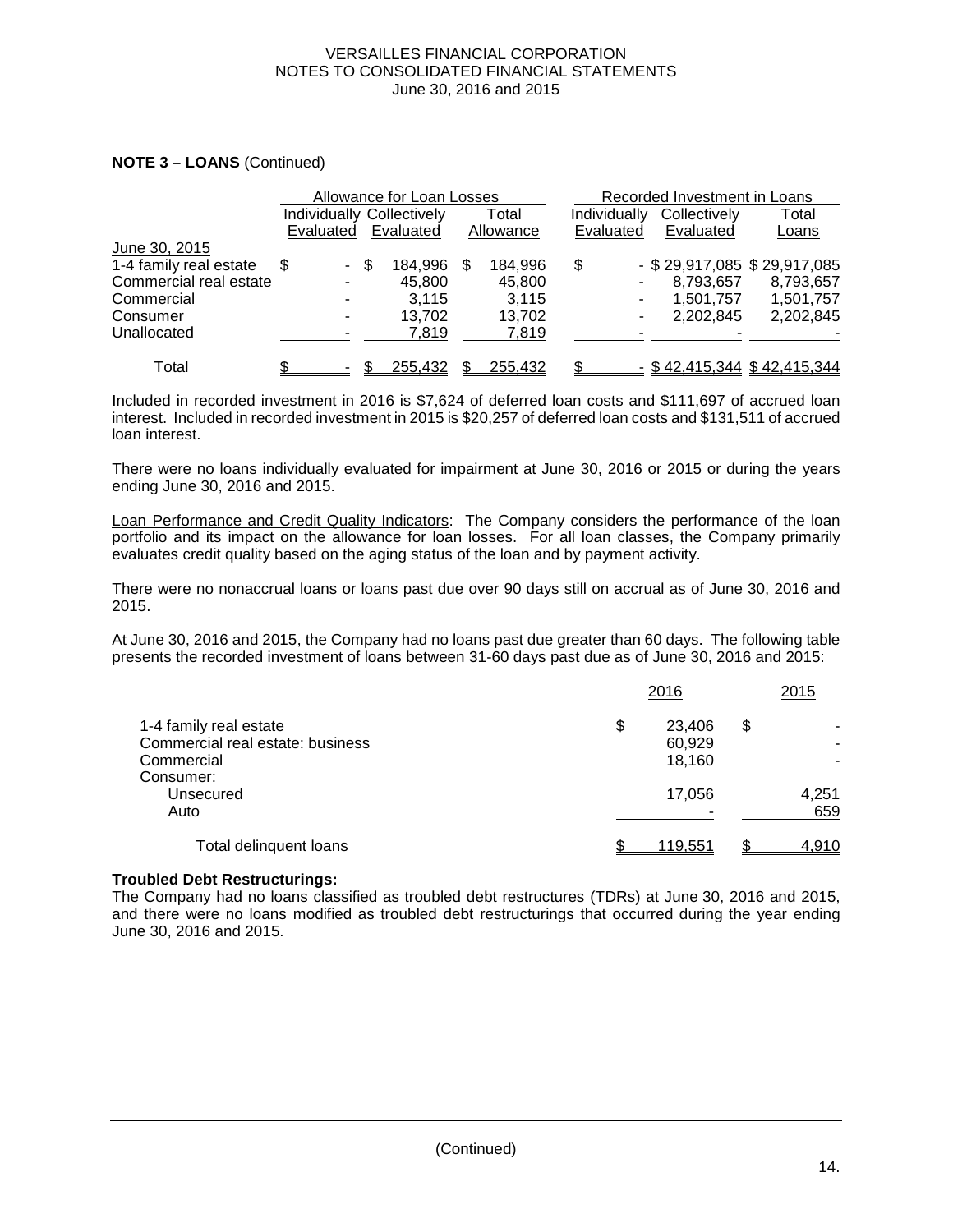### **NOTE 4 – PREMISES AND EQUIPMENT**

Year-end premises and equipment were as follows.

|                                                                                                   | 2016                                                            | 2015                                                       |
|---------------------------------------------------------------------------------------------------|-----------------------------------------------------------------|------------------------------------------------------------|
| Land<br>Building and improvements<br>Furniture and equipment<br>Total<br>Accumulated depreciation | \$<br>150.429<br>1,250,206<br>281,161<br>1,681,796<br>(319,906) | 150,429<br>1,250,206<br>298,321<br>1,698,956<br>(275, 979) |
|                                                                                                   | 1.361.890                                                       | ,422,977                                                   |

### **NOTE 5 – DEPOSITS**

Deposits from principal officers, directors, and their affiliates at June 30, 2016 and 2015 were \$1,111,462 and \$1,233,615. The aggregate amount of certificates of deposit accounts with balances greater than \$250,000 at year-end 2016 and 2015 was \$568,286 and \$310,774.

Scheduled maturities of certificates of deposit were as follows.

| Year ended June 30, 2017 |      | 7,739,196    |
|--------------------------|------|--------------|
|                          | 2018 | 4.423.549    |
|                          | 2019 | 990,826      |
|                          | 2020 | 618,683      |
|                          |      | \$13,772,254 |

# **NOTE 6 – FEDERAL HOME LOAN BANK ADVANCES**

Year-end advances from the Federal Home Loan Bank were as follows.

|                                                                                                                                                          | Rate                             |     | <u> 2016</u>                                     | <u> 2015</u>                                     |
|----------------------------------------------------------------------------------------------------------------------------------------------------------|----------------------------------|-----|--------------------------------------------------|--------------------------------------------------|
| Fixed rate advance, due March 2017<br>Fixed rate advance, due June 2017<br>Fixed rate advance, due October 2019<br>Fixed rate advance, due February 2025 | 3.36%<br>1.15%<br>1.91%<br>2.40% | \$. | 1.000.000<br>2.000.000<br>1.000.000<br>2.000.000 | 1.000.000<br>2,000,000<br>1,000,000<br>2,000,000 |
|                                                                                                                                                          |                                  |     | 6.000.000                                        | 6,000,000                                        |

Fixed rate advances are payable at maturity and subject to prepayment penalties if paid off prior to maturity.

Required payments over the next five years and thereafter are as follows:

| Year ended June 30, 2017 |            | \$<br>3,000,000 |
|--------------------------|------------|-----------------|
|                          | 2018       |                 |
|                          | 2019       |                 |
|                          | 2020       | 1,000,000       |
|                          | 2021       |                 |
|                          | Thereafter | 2,000,000       |
|                          |            | 6,000,000       |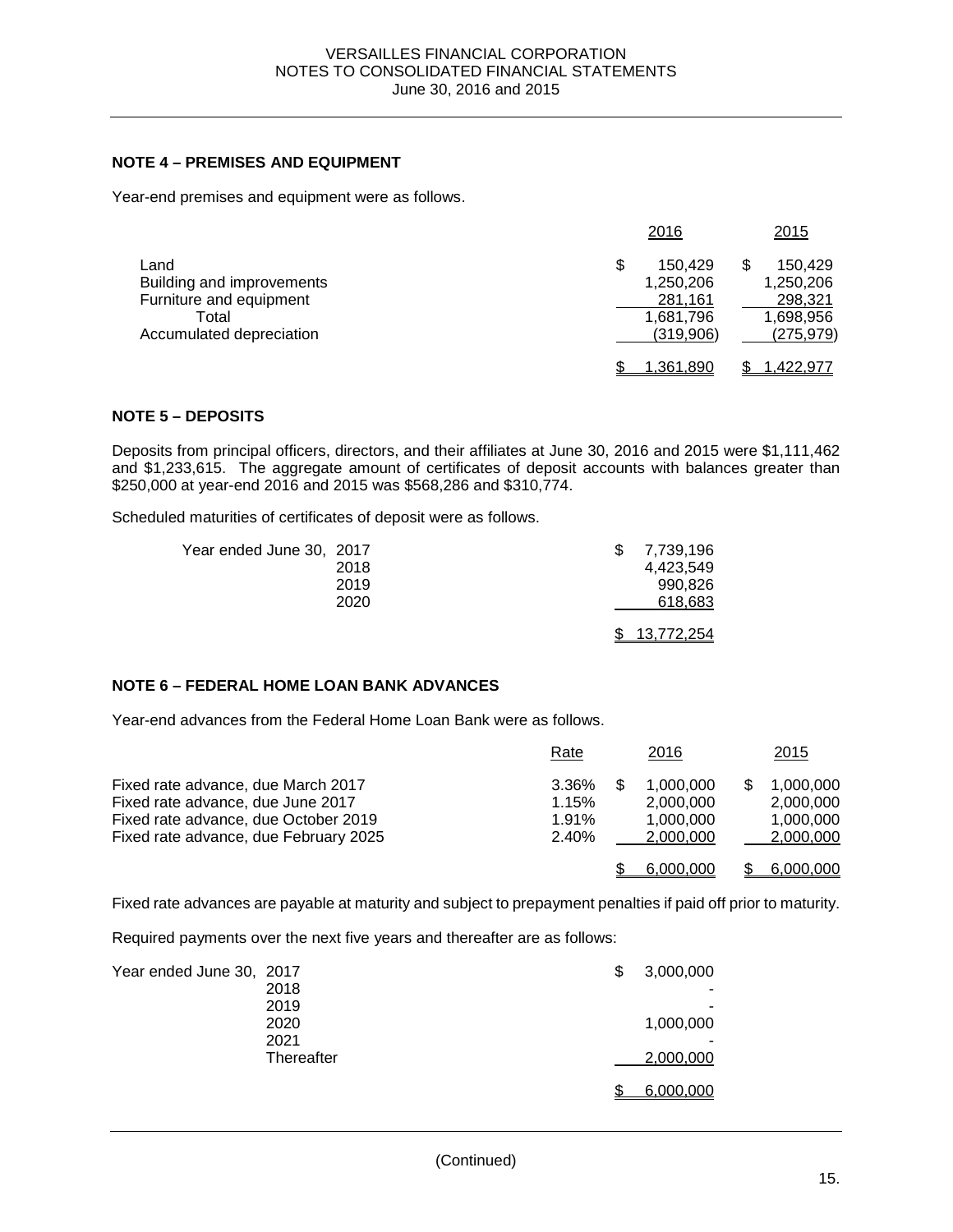#### **NOTE 6 – FEDERAL HOME LOAN BANK ADVANCES** (Continued)

Advances under the borrowing agreements are collateralized by a blanket pledge of the Company's residential mortgage loan portfolio and FHLB stock. At June 30, 2016 and 2015, the Company had approximately \$28,405,000 and \$28,651,000 of qualifying first-mortgage loans and \$75,000 and \$77,000 of multi-family mortgage loans pledged, in addition to FHLB stock, as collateral for FHLB advances. At June 30, 2016, based on the Association's current FHLB stock ownership, total assets and pledgable firstmortgage and multi-family mortgage loan portfolios, the Association had the ability to obtain borrowings up to an additional \$10,575,900.

### **NOTE 7 – INCOME TAXES**

Income tax expense was as follows.

|                     |   | 2016                  | 2015                       |
|---------------------|---|-----------------------|----------------------------|
| Current<br>Deferred | S | (149, 785)<br>224,740 | \$<br>142,903<br>(23, 303) |
| Total               |   | 74.955                | 119,600                    |

Effective tax rates differ from the federal statutory rate of 34% applied to income before income taxes due to the following.

|                                                                                                                                                               | <u>2016</u>                                                | 2015                                                    |
|---------------------------------------------------------------------------------------------------------------------------------------------------------------|------------------------------------------------------------|---------------------------------------------------------|
| Federal statutory rate times financial statement income<br>Effect of:                                                                                         | \$<br>71,236                                               | \$<br>116,721                                           |
| Tax exempt interest income, net of interest expense<br>disallowance<br>Other, net                                                                             | (792)<br>4,511                                             | (967)<br>3,846                                          |
| Total                                                                                                                                                         | \$<br><u>74,955</u>                                        | \$<br>119,600                                           |
| Effective tax rate                                                                                                                                            | 35.77%                                                     | 34.84%                                                  |
| Year-end deferred tax assets and liabilities were due to the following.                                                                                       |                                                            |                                                         |
| Deferred tax assets:<br>Allowance for loan losses<br>Accrued compensation<br>Restricted stock expense                                                         | \$<br>2016<br>86,847<br>333,576<br>24.788                  | \$<br>2015<br>86,847<br>409,503<br>27,523               |
| Capital loss carryforward<br>Pension<br>Total deferred tax asset                                                                                              | 22,270<br>467,481                                          | 40,130<br>312,205<br>876,208                            |
| Deferred tax liabilities:<br>Deferred loan fees and costs<br><b>FHLB</b> stock<br>Accrual to cash<br>Accumulated depreciation<br>Total deferred tax liability | (2,592)<br>(75,070)<br>(25,072)<br>(18, 140)<br>(120, 874) | (6,887)<br>(75,070)<br>(44,653)<br>(18, 795)<br>145,405 |
| Net deferred tax asset                                                                                                                                        | \$<br>346,607                                              | 730,803                                                 |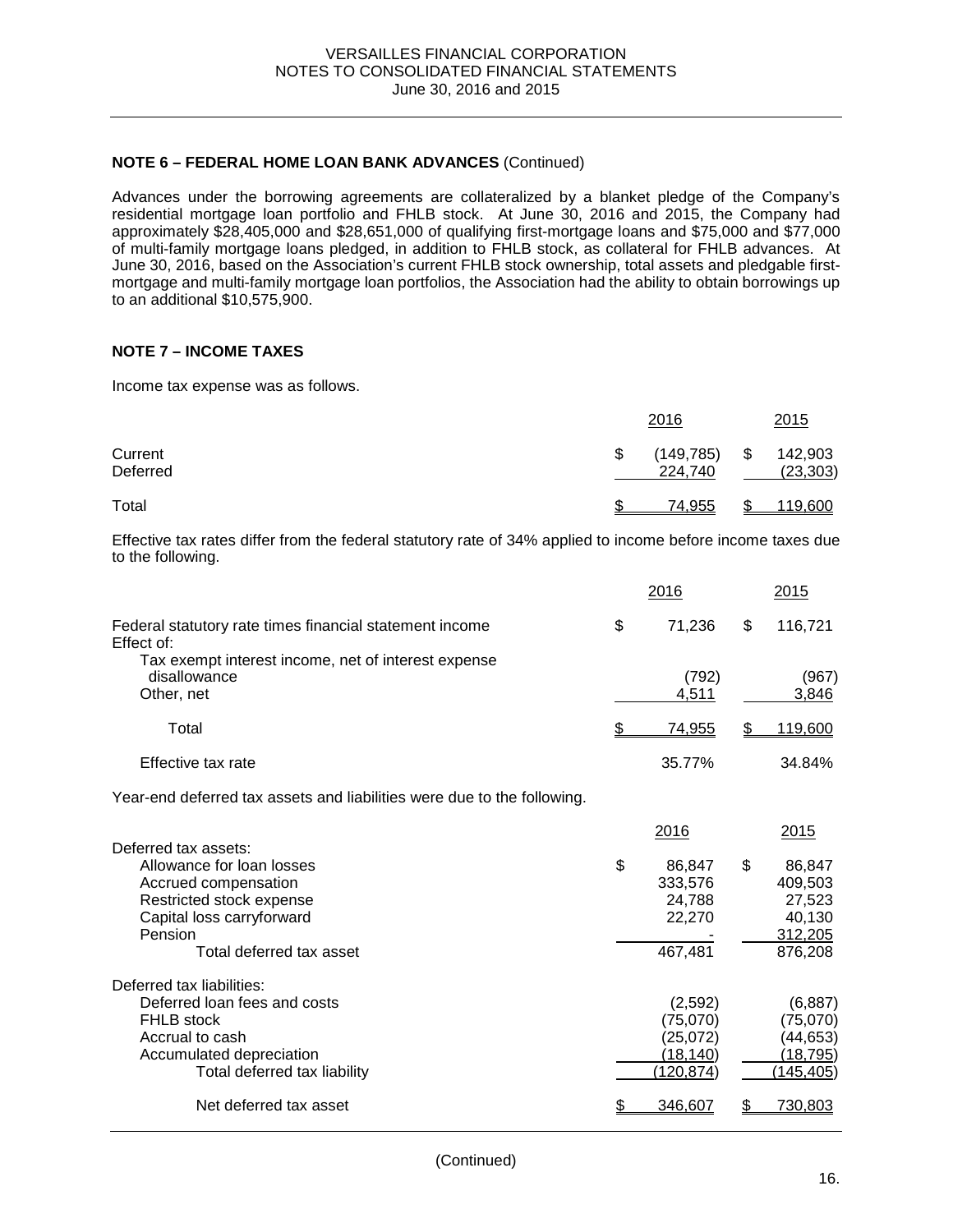# **NOTE 7 – INCOME TAXES** (Continued)

At June 30, 2016, the Company had \$65,500 of capital loss carry forwards which may be carried forward for up to five years. The capital loss carry forwards expire June 30, 2019 and may only be deducted to the extent the Company generates capital gains. No valuation allowance has been recorded against the capital loss carry forwards as the Company believes it is more likely than not that the benefit will be realized.

The Company has not recorded a deferred tax liability of approximately \$265,000 related to approximately \$778,000 of cumulative special bad debt deductions arising prior to December 31, 1987, the end of the Company's base year for purposes of calculating the bad debt deduction. If the Company were liquidated or otherwise ceases to be a financial institution or if the tax laws were to change, this amount would be expensed.

At June 30, 2016 and 2015, the Company had no unrecognized tax benefits recorded. The Company does not expect the amount of unrecognized tax benefits to significantly change within the next twelve months. There were no penalties or interest related to income taxes recorded in the income statement for the years ended June 30, 2016 and 2015 and no amounts accrued for penalties and interest as of June 30, 2016 or June 30, 2015.

The Company is subject to U.S. federal income tax. The Company is no longer subject to examination by the federal taxing authority for years prior to 2012. The tax years 2012-2015 remain open to examination by the U.S. taxing authority.

### **NOTE 8 – RETIREMENT PLANS**

The Company has a funded noncontributory defined benefit pension plan that covers substantially all of its employees. The plan provides defined benefits based on years of service and final average salary. During fiscal 2016, the Company approved terminating the plan effective May 31, 2016. As such, the plan was frozen and all future benefits to participants have ceased.

Information about obligations and plan assets of defined benefit pension plan follows:

|                                                                                                                                                 | 2016                                                       | 2015                                                    |
|-------------------------------------------------------------------------------------------------------------------------------------------------|------------------------------------------------------------|---------------------------------------------------------|
| Benefit obligation                                                                                                                              | \$<br>1,917,430                                            | \$2,249,418                                             |
| Change in plan assets, at fair value:<br>Beginning plan assets<br>Actual return<br>Employer contribution<br>Benefits paid<br>Ending plan assets | 1,331,171<br>(14, 543)<br>97,371<br>(29, 724)<br>1,384,275 | 1,249,102<br>9.754<br>102,039<br>(29, 724)<br>1,331,171 |
| Funded status at end of year (benefit obligations less<br>plan assets)                                                                          | (533.155)                                                  | <u>(918,247)</u>                                        |

Amounts recognized in accumulated other comprehensive loss at June 30 consist of the following:

|                    | 2016 |                      |  | 2015 |  |  |
|--------------------|------|----------------------|--|------|--|--|
| Net actuarial loss | S S  | 543,665 \$ 1,012,649 |  |      |  |  |

The accumulated benefit obligation was \$1,917,930 and \$1,813,497 at the measurement date of June 30, 2016 and 2015.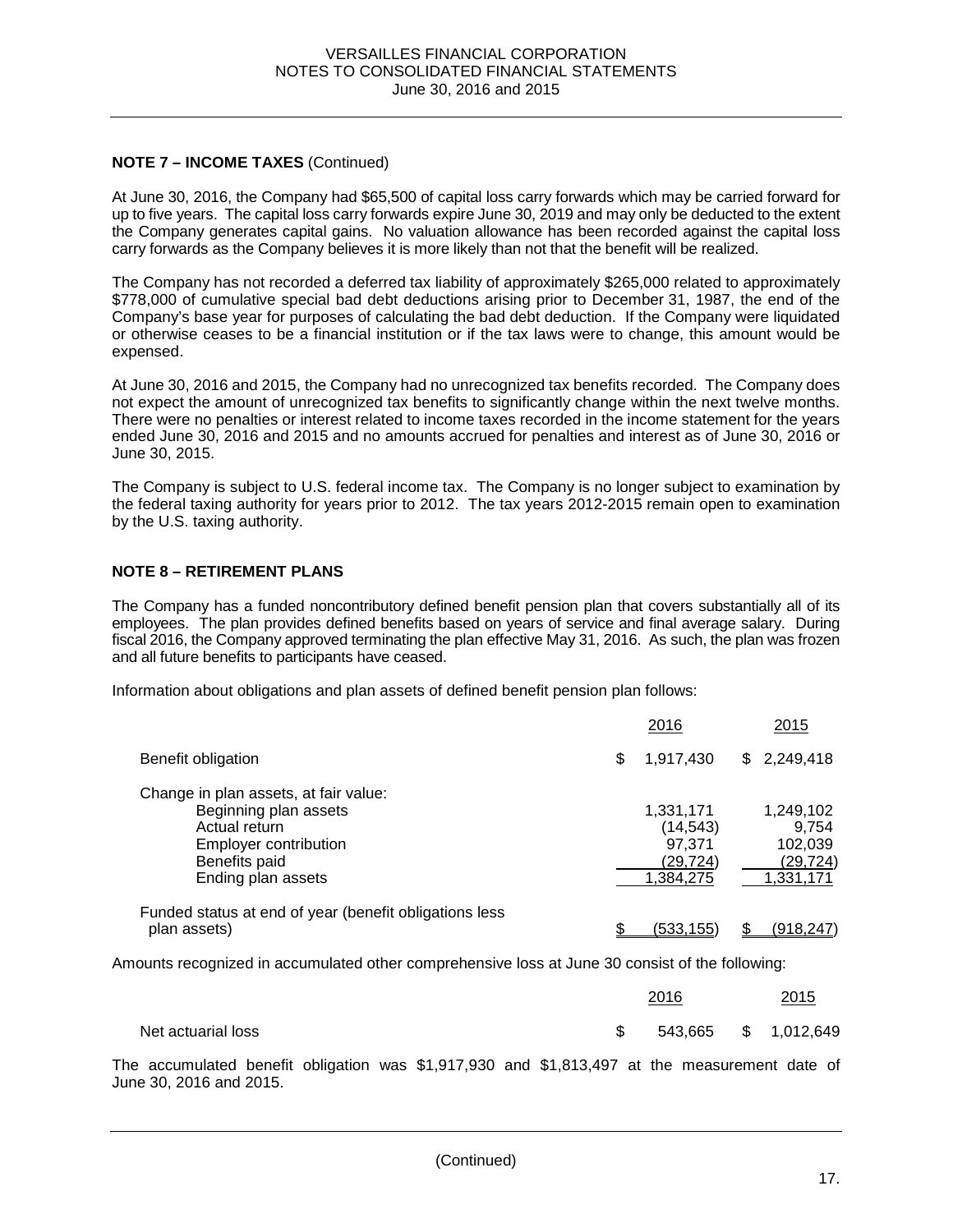# **NOTE 8 – RETIREMENT PLANS** (Continued)

Components of net periodic benefit cost and other amounts recognized in other comprehensive loss:

| Net periodic benefit cost<br>(Gain) loss recognized in other comprehensive income         | 181.293<br>(468.984) | 82.918<br>519.513 |
|-------------------------------------------------------------------------------------------|----------------------|-------------------|
| Net (gain) loss recognized in net periodic benefit cost and other<br>comprehensive income | (287.691)            | 602.431           |

The estimated net loss for the defined benefit pension plan that will be amortized from accumulated other comprehensive loss into net periodic benefit cost over the next fiscal year is \$543,665.

|                                                         | 2016            | 2015  |
|---------------------------------------------------------|-----------------|-------|
| Weighted-average assumptions used to determine net cost |                 |       |
| Discount rate on benefit obligation                     | 4.44%           | 4.33% |
| Long-term expected rate of return on plan assets        | 6.50%           | 6.50% |
| Rate of compensation increase                           | 4.00%           | 4.00% |
| Weighted-average assumptions used to                    |                 |       |
| determine benefit obligation at year-end                |                 |       |
| Discount rate                                           | 1.68/3.87/4.84% | 4.44% |
| Rate of compensation increase                           | 4.00%           | 4.00% |

There were multiple discount rates used in fiscal 2016 to determine the benefit obligation based on the assumption for the distribution methods upon termination of the plan.

There are no investments that are prohibited by the pension plan.

The Company's pension plan asset allocation by asset class at year-end 2016 and 2015 are as follows:

|                                                                   | Percentage of Plan<br>Assets at Year End |                      |  |
|-------------------------------------------------------------------|------------------------------------------|----------------------|--|
|                                                                   | 2016                                     | 2015                 |  |
| Mutual funds<br>U.S. corporate stock<br>Cash and cash equivalents | 74.8%<br>0.1<br>25.1                     | 79.6%<br>0.2<br>20.2 |  |
| Total Plan Assets                                                 | 100.0%                                   | <u>100.0%</u>        |  |

The Company's pension plan asset allocation at year-end 2016 and 2015, target allocation for 2016, and expected long-term rate of return by asset class are as follows:

|                                               | Target     | Percentage of Plan<br>Assets<br>at Year-end |                   | Weighted-<br><b>Average Expected</b><br>Long-Term Rate |  |  |
|-----------------------------------------------|------------|---------------------------------------------|-------------------|--------------------------------------------------------|--|--|
| Asset Category                                | Allocation | 2016                                        | 2015              | of Return-2016                                         |  |  |
| Investment funds<br>Cash and cash equivalents | 80%<br>20% | 75%<br>25%                                  | 80%<br><b>20%</b> | 6.5%<br>4.0%                                           |  |  |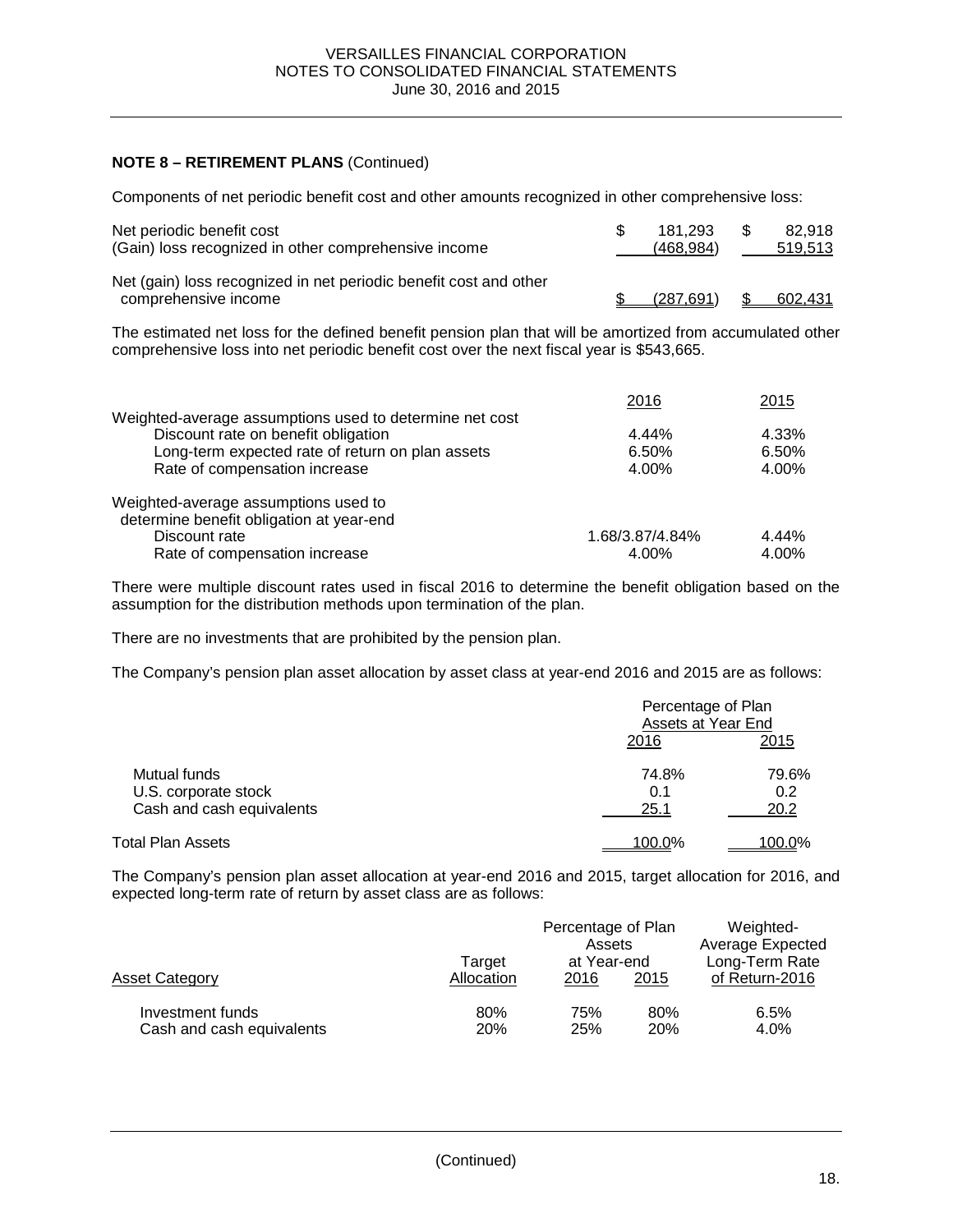# **NOTE 8 – RETIREMENT PLANS** (Continued)

The Pension Trustees work with an outside investment advisor to establish an appropriate asset allocation based upon stated objectives and risk tolerance. The outside investment advisor also assists in identifying, selecting and monitoring investments and investment managers within each asset class. The expectation for long-term rate of return on the plan assets is reviewed periodically by the Pension Trustees in consultation with the outside investment advisor. Factors considered in setting and adjusting this rate are historic and projected rates of return on the portfolio, an investment time horizon that exceeds five years and the Pension Trustees tolerance for risk which is deemed to be moderate.

The Company does not expect to contribute to its pension plan for the year ended June 30, 2017 due to the termination of the plan.

Fair Value of Plan Assets: The Company used the following methods and significant assumptions to estimate the fair value of each type of plan asset:

Equity, Investment Funds and Other Securities: The fair values for equity securities and mutual funds are determined by quoted market prices, if available (Level 1).

Cash and Cash Equivalents: The fair value of cash and cash equivalents approximates its carrying value and are classified as Level 1.

The fair value of the plan assets at June 30, 2016 and 2015, by asset category, is as follows:

|                           | <b>Fair Value Measurements</b> |                                      |                      |                     |  |
|---------------------------|--------------------------------|--------------------------------------|----------------------|---------------------|--|
|                           |                                | Quoted Prices in                     | Significant<br>Other | Significant         |  |
|                           |                                | Active Markets for                   | Observable           | Unobservable        |  |
|                           | Carrying<br>Value              | <b>Identical Assets</b><br>(Level 1) | Inputs<br>(Level 2)  | Inputs<br>(Level 3) |  |
| June 30, 2016 Plan Assets |                                |                                      |                      |                     |  |
| Mutual funds              | \$<br>1,036,203                | 1,036,203<br>\$.                     | \$                   | \$                  |  |
| U. S. corporate stock     | 1,553                          | 1,553                                |                      |                     |  |
| Cash and cash equivalents | 346,519                        | 346,519                              |                      |                     |  |
| <b>Total Plan Assets</b>  | <u>1,384,275</u>               | <u>1,384,275</u><br>S                |                      |                     |  |
| June 30, 2015 Plan Assets |                                |                                      |                      |                     |  |
| Mutual funds              | \$<br>1,060,300                | 1,060,300<br>\$.                     | \$                   | \$.                 |  |
| U. S. corporate stock     | 2.184                          | 2,184                                |                      |                     |  |
| Cash and cash equivalents | 268,687                        | 268,687                              |                      |                     |  |
| <b>Total Plan Assets</b>  | 1,331,171                      | 1,331,171<br>SБ                      |                      |                     |  |

The accumulated benefit obligation of \$1,917,430 is expected to be paid out in fiscal 2017 upon settlement of the plan.

Employee 401(k) and Profit Sharing Plan: The Company maintains a 401(k) and profit sharing plan for all eligible employees. To be eligible, an individual must have at least 1,000 hours of service. Eligible employees may contribute up to 15% of their compensation subject to a maximum statutory limitation. The Company provides a matching contribution on behalf of participants who make elective compensation deferrals, at the rate of 50% of the first 6% of the participant's discretionary contribution. Employee contributions are always 100% vested. Employer matching contributions vest on a graduated basis at the rate of 20% per year in years two through six so that the employee is 100% vested after six years of service. The 2016 and 2015 expense related to this plan was \$12,367 and \$10,112 respectively.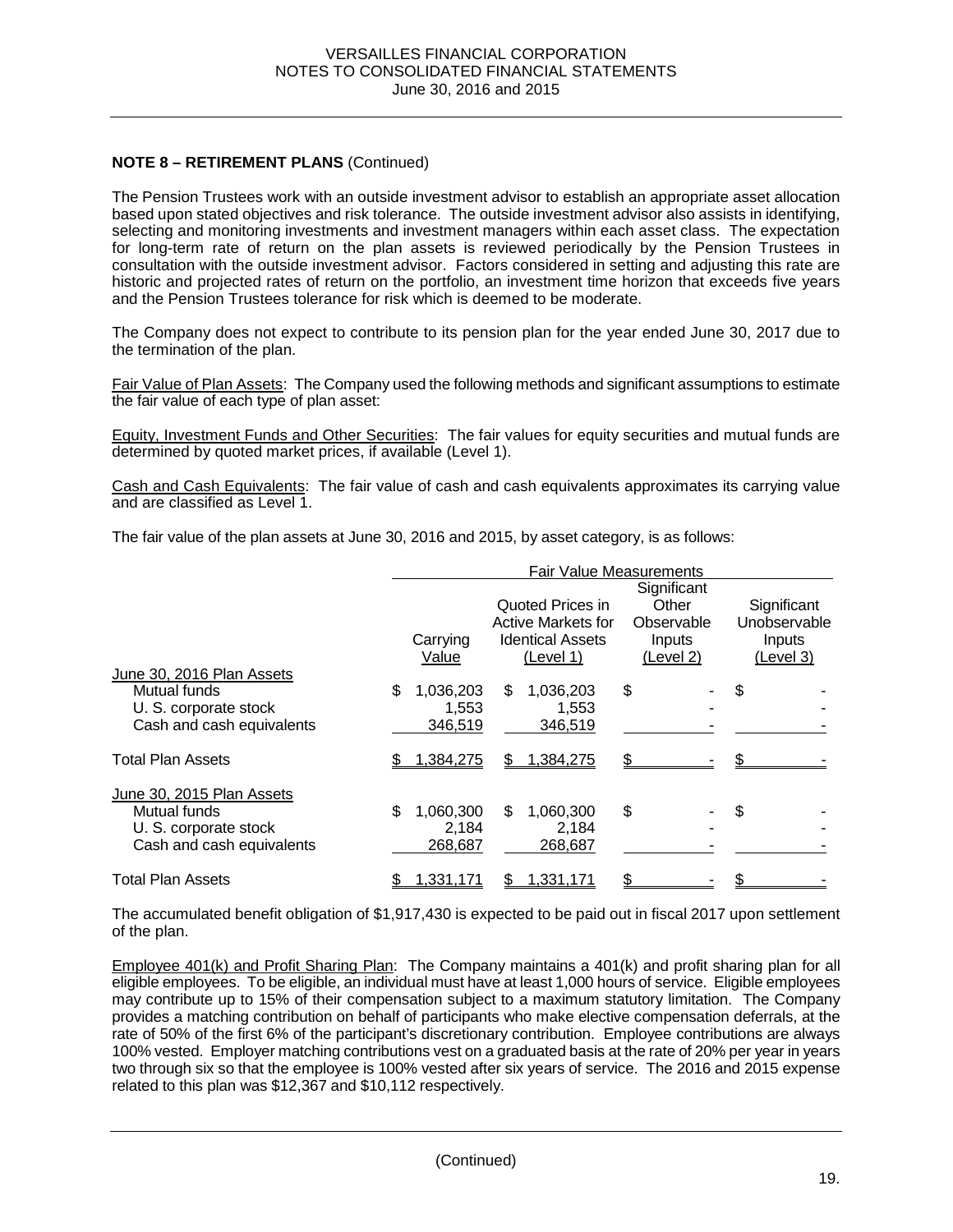# **NOTE 8 – RETIREMENT PLANS** (Continued)

Deferred Compensation and Supplemental Retirement Plan: The Board of Directors adopted a deferred compensation and supplemental retirement plan for directors and an executive officers of the Company during fiscal 1999. Upon adoption, each nonemployee director was credited with \$1,494 for each year of service as a director and the employee director was credited with \$5,103 for each year of prior service. On each December 31 after 1998, each nonemployee director receives a credit to their account equal to 24% of the cash compensation that a participant earned during that calendar year. The employee director receives an annual credit of 8%. At the participant's election, the participant's account earns interest at the rate of the Company's return on average equity for that year or at the rate the Company is paying on a certificate of deposit having a term of one year or less at January 1 of that year. Total expense related to the Plan was \$34,165 and \$21,079 for the years ended June 30, 2016 and 2015. The accrued supplemental retirement liability included in other liabilities was \$222,532 at June 30, 2016 and \$293,742 at June 30, 2015. Distributions to participants or their beneficiary during fiscal 2016 and 2015 were \$105,375 and \$7,870, respectively.

Additionally, each participant may elect to defer up to 25% in base salary and up to 100% of director's fees, bonuses or other cash compensation. Amounts in participant's accounts are vested at all times. The accrued deferred compensation liability included in other liabilities was \$373,767 at June 30, 2016 and \$528,423 at June 30, 2015. Earnings on amounts deferred included in salaries and employee benefits totaled \$13,263 and \$7,987 for the years ended June 30, 2016 and 2015. Distributions to participants due to retirement were \$228,144 in fiscal 2016. There were no distributions to participants during fiscal 2015. The Plan is unfunded and subject to the general claims of creditors.

In conjunction with the conversion to a stock company with concurrent formation of a holding company, the Company allowed participants in the supplemental retirement and deferred compensation plans to use all or a portion of their funds in an one time election to purchase shares of the holding company at conversion.

The shares are held in a Rabbi Trust and the obligation under the plans will be settled with these shares. Participant stock held by the Rabbi Trust is classified in equity in a manner similar to the manner in which treasury stock is accounted for. Subsequent changes in the fair value of the stock are not recognized. The deferred compensation obligation is classified as an equity instrument and changes in the fair value of the amount owed to the participant are not recognized. These shares are considered outstanding for the purpose of both basic and diluted EPS. The participants elected to use \$354,600 to purchase 35,460 shares of common stock.

### **NOTE 9 – EMPLOYEE STOCK OWNERSHIP PLAN**

As part of the conversion to a stock company, the Company formed a leveraged ESOP. The plan has a December 31 year-end and the first allocation was December 31, 2010. The ESOP borrowed from the Company, totaling \$342,000, to purchase 34,200 shares of stock at \$10 per share. The Company may make discretionary contributions to the ESOP, as well as paying dividends on unallocated shares to the ESOP, and the ESOP uses funds it receives to repay the loan. When loan payments are made, ESOP shares are allocated to participants based on relative compensation and expense is recorded. Dividends on allocated shares increase participant accounts. The shares in the plan are expected to be allocated over a twenty year period.

Participants receive the shares at the end of employment. A participant may require stock received to be repurchased unless the stock is traded on an established market.

Contributions to the ESOP during each year ended June 30, 2016 and 2015 were \$23,506. ESOP expense was \$30,510 and \$28,404 for the year ended June 30, 2016 and 2015, respectively.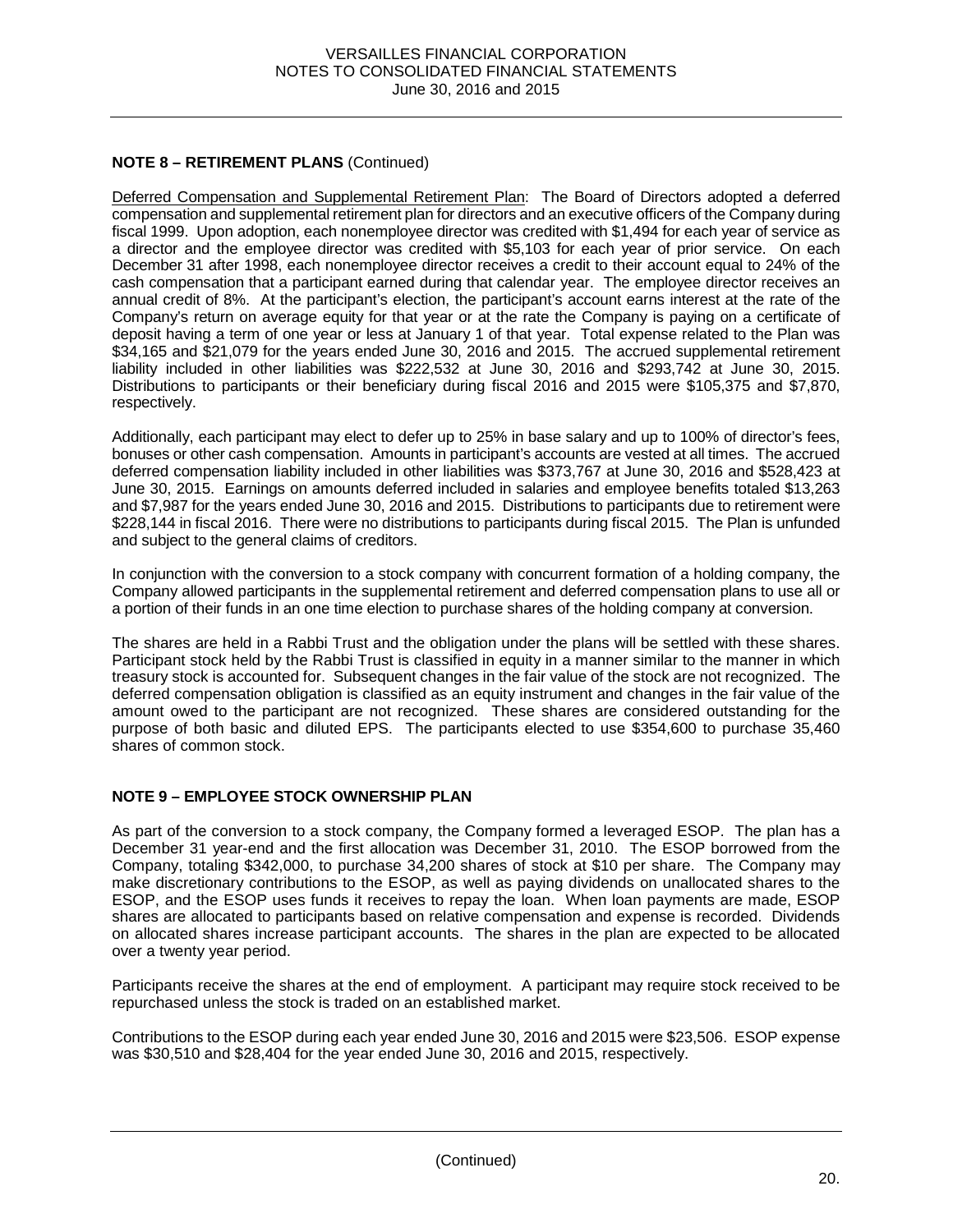# **NOTE 9 – EMPLOYEE STOCK OWNERSHIP PLAN** (Continued)

Shares held by the ESOP were as follows:

|                                                                 | 2016                    | 2015                   |
|-----------------------------------------------------------------|-------------------------|------------------------|
| Allocated<br>Committed to be released<br>Unearned               | 10,260<br>855<br>23,085 | 8,550<br>855<br>24,795 |
| <b>Total ESOP shares</b>                                        | 34.200                  | 34,200                 |
| Fair value of unearned shares                                   | 444,155                 | 410,357                |
| Fair value of allocated shares subject to repurchase obligation | 197.402                 | 141,502                |

The Company expects to allocate 1,710 shares for the December 31, 2016 plan year.

### **NOTE 10 – COMMITMENTS, OFF-BALANCE-SHEET RISK AND CONTINGENCIES**

Some financial instruments, such as loan commitments, credit lines and letters of credit are issued to meet customer financing needs. These are agreements to provide credit or to support the credit of others, as long as conditions established in the contract are met, and usually have expiration dates. Commitments may expire without being used. Off-balance-sheet risk to credit loss exists up to the face amount of these instruments, although material losses are not anticipated. The same credit policies are used to make such commitments as are used for loans, including obtaining collateral at exercise of the commitment.

Commitments to make loans at current market rates at year-end were as follows.

|                                         |                | 2016       | 2015           |            |  |
|-----------------------------------------|----------------|------------|----------------|------------|--|
|                                         | <b>Balance</b> | Rate       | <b>Balance</b> | Rate       |  |
| 1-4 family real estate – fixed rate     | 239.000<br>SS. | 4.38-5.49% | 395.900<br>-S  | 3.50-4.50% |  |
| Nonresidential real estate - fixed rate | 1.682.000      | 3.75-4.75% | 375.000        | 4.75%      |  |

Commitments to make loans are generally made for periods of 60 days or less. The loan commitments have maturities ranging up to 30 years.

At June 30, 2016 and 2015, the Company had no unused lines of credit.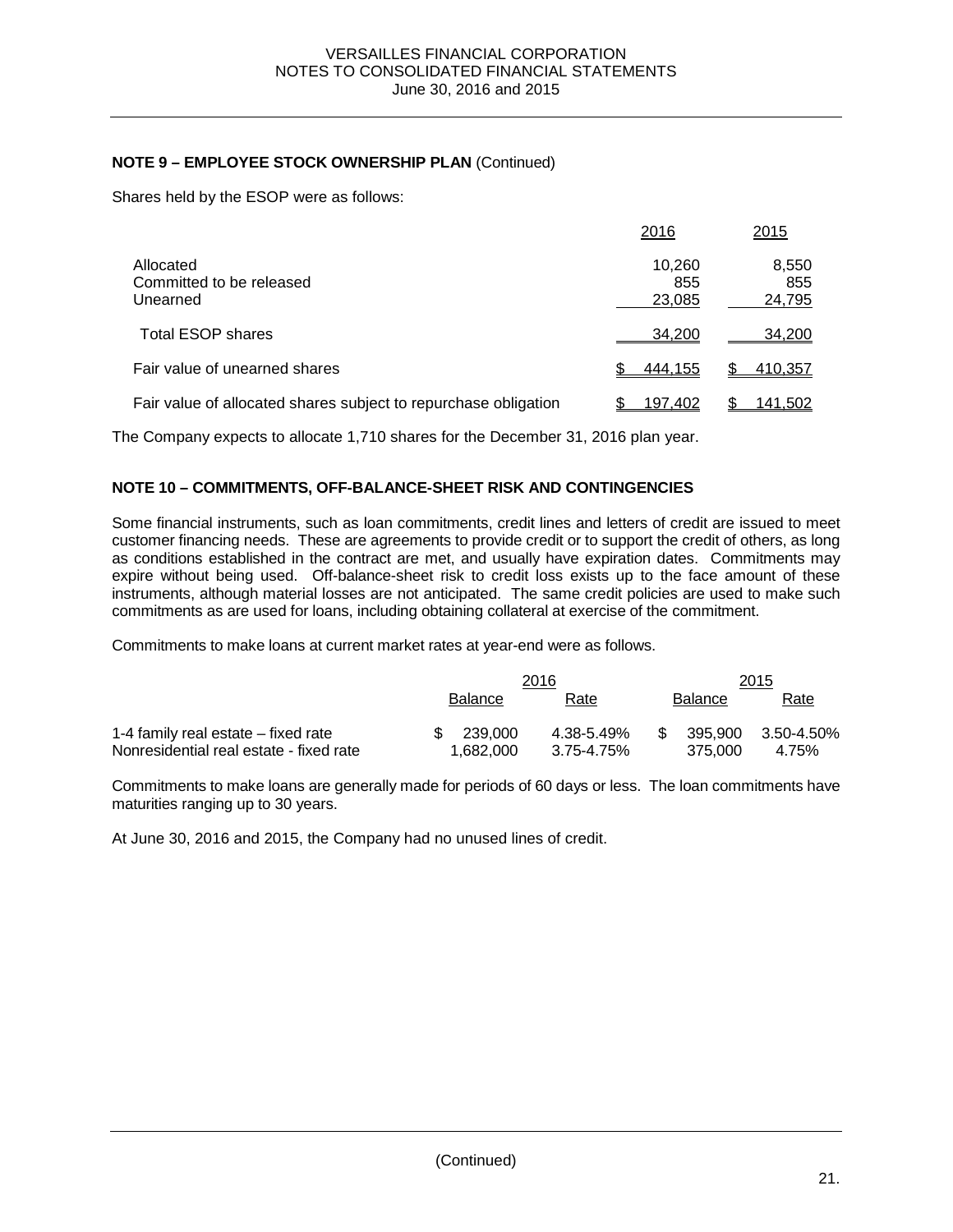### **NOTE 11 – FAIR VALUE**

There were no financial instruments measured at fair value on a recurring or non-recurring basis at June 30, 2016 or June 30, 2015. The carrying amounts and estimated fair values of other financial instruments, at June 30, 2016 and 2015 are as follows (dollars in thousands):

|  | 2016                                     |           |                                            |           |                                          |           |                                          | 2015 |  |  |
|--|------------------------------------------|-----------|--------------------------------------------|-----------|------------------------------------------|-----------|------------------------------------------|------|--|--|
|  | Carrying<br>Value                        |           | Fair<br>Value                              |           | Carrying<br>Value                        |           | Fair<br>Value                            |      |  |  |
|  |                                          |           |                                            |           |                                          |           |                                          |      |  |  |
|  |                                          |           |                                            |           |                                          |           | 7,038,350                                |      |  |  |
|  | 982,000                                  |           | 986.521                                    |           | 1,472,000                                |           | 1,472,000                                |      |  |  |
|  | 216,053                                  |           | 226.679                                    |           | 284.509                                  |           | 301.997                                  |      |  |  |
|  | 41.528.086                               |           | 41.171.000                                 |           | 42.028.401                               |           | 41,666,000                               |      |  |  |
|  | 397,500                                  |           | N/A                                        |           | 397.500                                  |           | N/A                                      |      |  |  |
|  | 116.232                                  |           | 116.232                                    |           | 136.920                                  |           | 136.920                                  |      |  |  |
|  |                                          |           |                                            |           |                                          |           |                                          |      |  |  |
|  | (35,352,065)<br>(6,000,000)<br>(23, 285) |           | (35, 378, 000)<br>(6,222,000)<br>(23, 285) |           | (34,164,944)<br>(6,000,000)<br>(24, 559) |           | (34,237,000)<br>(6,088,000)<br>(24, 559) |      |  |  |
|  | \$                                       | 8,950,475 | \$                                         | 8,950,475 | \$                                       | 7.038.350 | \$                                       |      |  |  |

The methods and assumptions used to estimate fair values are described as follows:

Cash and Cash Equivalents: The carrying amount of cash and cash equivalents approximate fair value.

Interest Bearing Time Deposits in Other Financial Institutions: Fair value of interest-bearing time deposits in other financial institutions are estimated using a discounted cash flow calculation that applies interest rates currently being offered for instruments with maturities equal or similar to remaining maturities of the interest bearing time deposits.

Securities Held to Maturity: The fair values of securities held to maturity are determined by quoted prices for similar assets; quoted prices in markets that are not active; or other inputs that are observable or can be corroborated by observable market data.

Loans: Fair values of loans are estimated as follows: For variable rate loans that reprice frequently and with no significant change in credit risk, fair values are based on carrying values. Fair values for other loans are estimated using discounted cash flow analyses, using interest rates currently being offered for loans with similar terms to borrowers of similar credit quality. The methods utilized to estimate the fair value of loans do not necessarily represent an exit price.

FHLB Stock: It is not practical to determine the fair value of FHLB stock due to restrictions placed on its transferability.

Deposits: The fair values disclosed for savings and checking accounts are equal to the amount payable at the reporting date (i.e. carrying amount). Fair values for fixed rate certificates of deposit are estimated using a discounted cash flows calculation that applies interest rates currently being offered on certificates to a schedule of aggregated expected monthly maturities on time deposits.

FHLB Advances: The fair values of the Company's long-term borrowings are estimated using discounted cash flow analyses based on the current borrowing rates for similar types of borrowing arrangements.

Accrued Interest Receivable/Payable: The carrying amounts of accrued interest approximate fair value.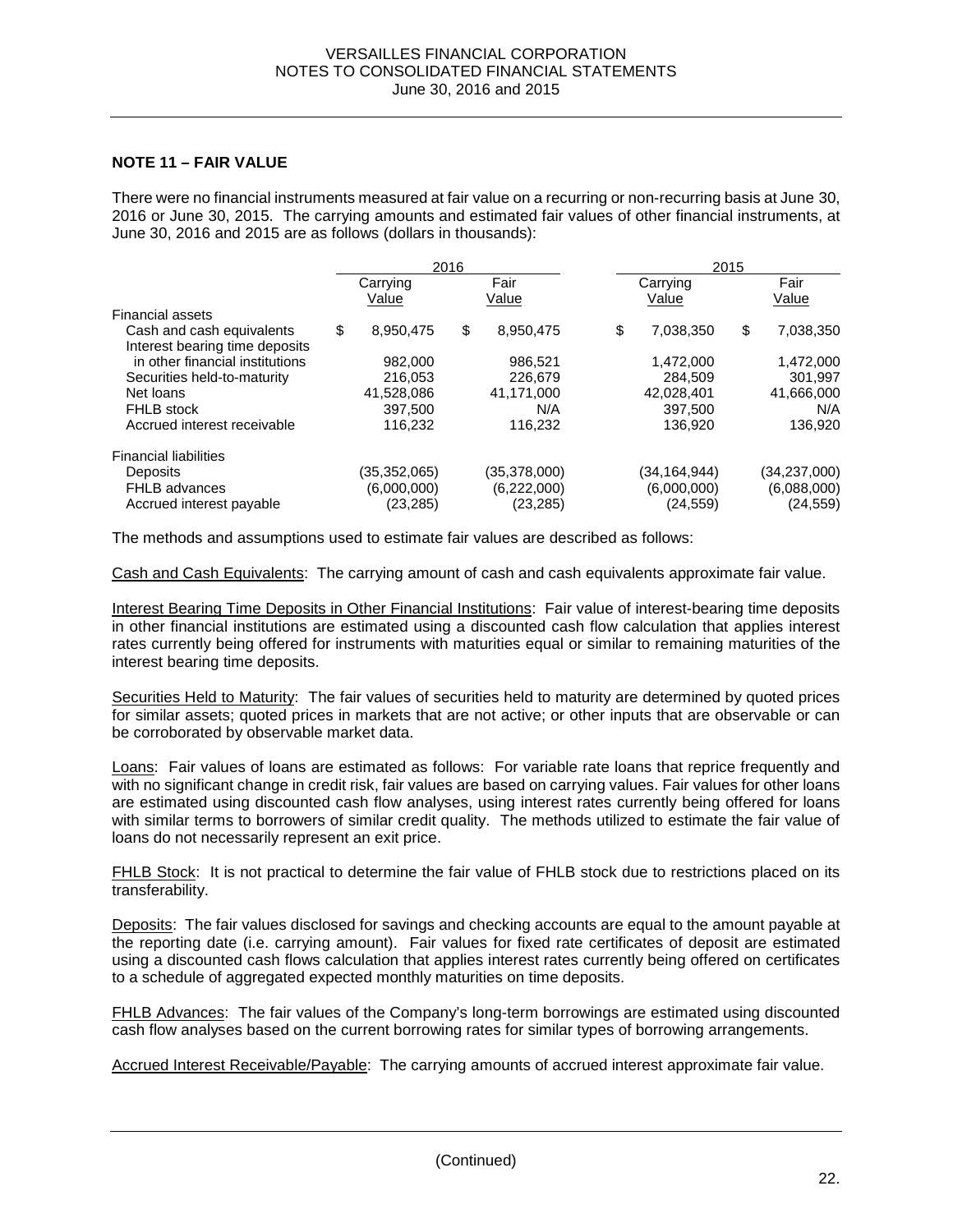#### **NOTE 11 – FAIR VALUE** (Continued)

Off-balance Sheet Instruments: Fair values for off-balance sheet, credit-related financial instruments are based on fees currently charged to enter into similar agreements, taking into account the remaining terms of the agreements and the counterparties' credit standing. The fair value of commitments is not material.

#### **NOTE 12 – REGULATORY MATTERS**

The Association is subject to various regulatory capital requirements administered by the federal banking agencies. Capital adequacy guidelines and prompt corrective action regulations involve quantitative measures of assets, liabilities and certain off-balance-sheet items calculated under regulatory accounting practices. Capital amounts and classifications are also subject to qualitative judgments by the regulators. Failure to meet capital requirements can initiate regulatory action. Management believes as of June 30, 2016, the Association meets all capital adequacy requirements to which it is subject.

Prompt corrective action regulations provide five classifications: well-capitalized, adequately capitalized, undercapitalized, significantly undercapitalized and critically undercapitalized, although these terms are not used to represent overall financial condition. If adequately capitalized, regulatory approval is required to accept brokered deposits. If undercapitalized, capital distributions are limited, as is asset growth and expansion, and capital restoration plans are required. At June 30, 2016 and 2015, the most recent regulatory notifications categorized the Association as well capitalized under the regulatory framework for prompt corrective action. There are no conditions or events since that notification that management believes have changed the institution's category.

Basel III Capital Rules became effective for the Association on January 1, 2015 and certain provisions are subject to a phase-in period. The implementation of the capital conservation buffer began on January 1, 2016 at the 0.625% level and be phased in over a four-year period (increasing by that amount on each subsequent January 1, until it reaches 2.5% on January 1, 2019). The Basel III Capital Rules also provide for a "countercyclical capital buffer" that is applicable to only certain covered institutions and does not have any current applicability to the Association. The aforementioned capital conservation buffer is designed to absorb losses during periods of economic stress. Banking institutions with a ratio of Common Equity Tier 1 capital to risk-weighted assets above the minimum but below the conservation buffer (or below the combined capital conservation buffer and countercyclical capital buffer, when the latter is applied) will face constraints on dividends, equity repurchases and compensation based on the amount of the shortfall.

At year-end, the Association's actual capital levels and minimum required levels were as follows.

|                                                                                   | Actual<br>Amount | Ratio | For Capital<br><b>Adequacy Purposes</b><br>Amount | Ratio<br>(Dollars in thousands) | To Be Well<br><b>Capitalized Under</b><br><b>Prompt Corrective</b><br><b>Action Regulations</b><br>Amount | Ratio |
|-----------------------------------------------------------------------------------|------------------|-------|---------------------------------------------------|---------------------------------|-----------------------------------------------------------------------------------------------------------|-------|
| June 30, 2016                                                                     |                  |       |                                                   |                                 |                                                                                                           |       |
| Total capital (to risk-weighted assets)                                           | \$<br>10,693     | 33.9% | \$<br>2,527                                       | 8.0%                            | \$<br>3,159                                                                                               | 10.0% |
| Common equity Tier 1 capital (to risk-                                            |                  |       |                                                   |                                 |                                                                                                           |       |
| weighted assets)                                                                  | 10.438           | 33.0  | 1.421                                             | 4.5                             | 2,053                                                                                                     | 6.5   |
| Tier I (core) capital (to risk-weighted assets)                                   | 10,438           | 33.0  | 1,895                                             | 6.0                             | 2,527                                                                                                     | 8.0   |
| Tier I (core) capital (to adjusted total assets)                                  | 10,438           | 19.1  | 2,191                                             | 4.0                             | 2,739                                                                                                     | 5.0   |
| June 30, 2015                                                                     |                  |       |                                                   |                                 |                                                                                                           |       |
| Total capital (to risk-weighted assets)<br>Common equity Tier 1 capital (to risk- | \$<br>10,993     | 34.5% | \$<br>2,550                                       | 8.0%                            | \$<br>3,187                                                                                               | 10.0% |
| weighted assets)                                                                  | 10.738           | 33.7  | 1,434                                             | 4.5                             | 2,072                                                                                                     | 6.5   |
| Tier I (core) capital (to risk-weighted assets)                                   | 10,738           | 33.7  | 1,913                                             | 6.0                             | 2,550                                                                                                     | 8.0   |
| Tier I (core) capital (to adjusted total assets)                                  | 10,738           | 20.2  | 2,125                                             | 4.0                             | 2,657                                                                                                     | 5.0   |
|                                                                                   |                  |       |                                                   |                                 |                                                                                                           |       |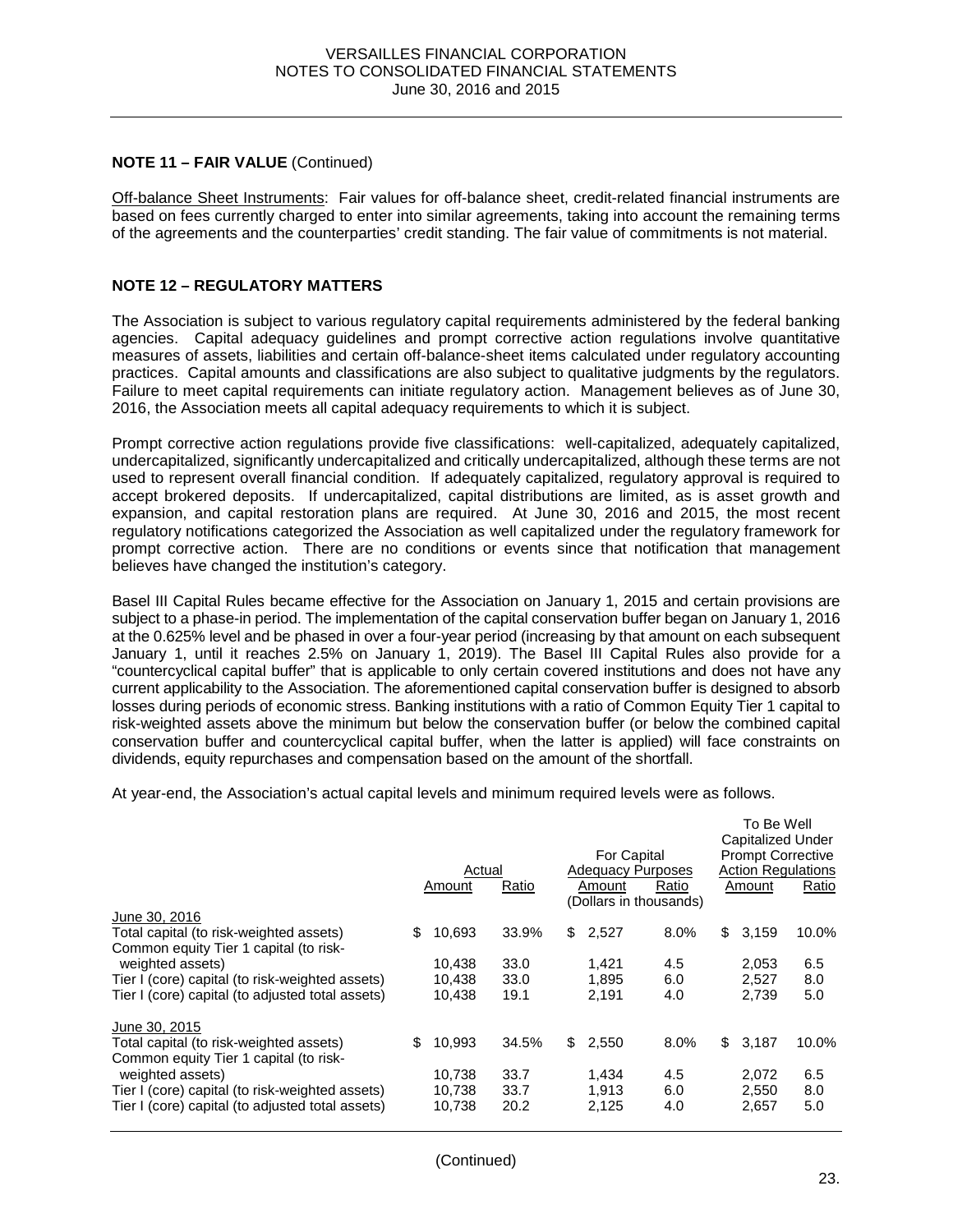# **NOTE 12 – REGULATORY MATTERS** (Continued)

The Qualified Thrift Lender test requires at least 65% of assets to be maintained in housing-related finance and other specified areas. If this test is not met, limits are placed on growth, branching, new investments and FHLB advances, or the Company must convert to a commercial bank charter. Management believes that this test is met.

The Association converted from a mutual to a stock institution, and a "liquidation account" was established at \$7,378,641, which was net worth reported in the conversion prospectus. The liquidation account represents a calculated amount for the purposes described below, and it does not represent actual funds included in the consolidated financial statements of the Company. Eligible depositors who have maintained their accounts, less annual reductions to the extent they have reduced their deposits, would receive a distribution from this account if the Company liquidated. Dividends may not reduce shareholders' equity below the required liquidation account balance.

### **NOTE 13 – EARNINGS PER SHARE**

The two-class method is used in the calculation of basic earnings per share. Under the two-class method, earnings available to common shareholders for the period are allocated between common shareholders and participating securities according to dividends declared (or accumulated) and participation rights in undistributed earnings. The factors used in the earnings per share computation follow:

|                                                                                                                                                                              |   | 2016                           |   | 2015                           |
|------------------------------------------------------------------------------------------------------------------------------------------------------------------------------|---|--------------------------------|---|--------------------------------|
| Basic<br>Net income available to common shareholders<br>Less: earnings allocated to participating securities                                                                 | S | 134,563<br>(1,102)             | S | 223,696<br>(3,846)             |
| Net income allocated to common shareholders                                                                                                                                  |   | 133.461                        |   | 219,850                        |
| Weighted average common shares<br>outstanding including participating securities<br>Less: Average unearned participating securities<br>Less: Average unallocated ESOP shares |   | 440,016<br>(3,602)<br>(23,940) |   | 441.104<br>(7,584)<br>(25,650) |
| Weighted average shares                                                                                                                                                      |   | 412.474                        |   | 407,870                        |
| Basic and diluted earnings per common share                                                                                                                                  |   | 0.32                           |   | 0.54                           |

### **NOTE 14 – STOCK-BASED COMPENSATION**

The Company's 2011 Equity Incentive Plan (the "Plan"), which was approved by shareholders on November 15, 2011, permits the grant of share options to its employees for up to an aggregate of 42,750 shares of common stock. Provisions of the plan indicate option awards are generally granted with an exercise price equal to the market price of the Company's common stock at the date of grant with vesting periods defined by the Board of Directors. The fair value of options awarded is estimated on the date of grant using a closed form option valuation (Black-Scholes) model. As of June 30, 2016 and 2015, no grants of stock options related to the Plan have occurred and thus no compensation expense has been recognized related to the Plan for the years ended June 30, 2016 and 2015.